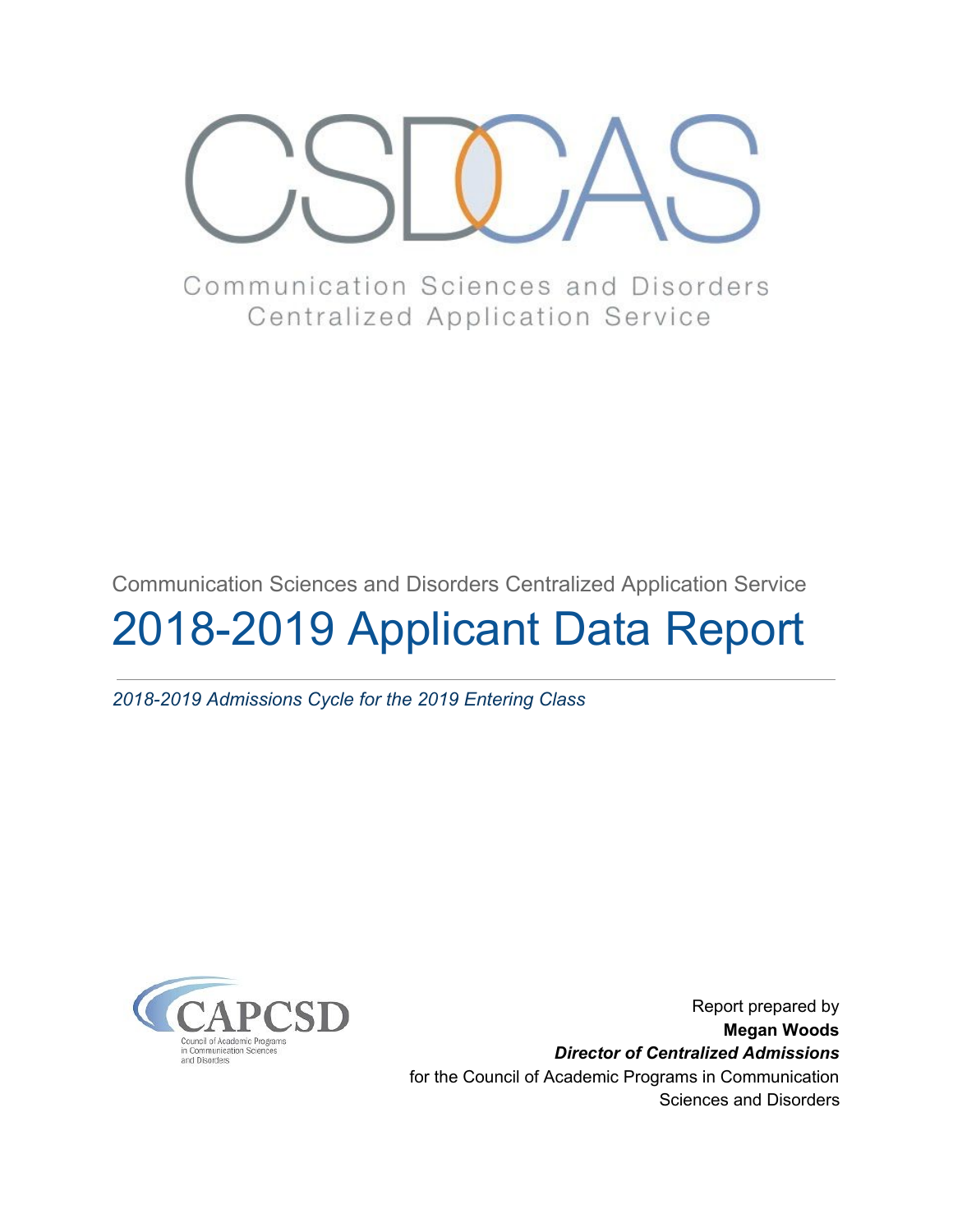# <span id="page-1-0"></span>Table of Contents

| <b>Table of Contents</b>                                                                                                    | 1              |
|-----------------------------------------------------------------------------------------------------------------------------|----------------|
| <b>Institutions Participating in CSDCAS</b>                                                                                 | $\mathbf{2}$   |
| <b>Audiology Participants</b>                                                                                               | 3              |
| Speech-Language Pathology Participants                                                                                      | 3              |
| Figure 1: Number of Audiology Programs Participating in CSDCAS (2013 - 2019)                                                | 6              |
| Figure 2: Number of SLP Program Participating in CSDCAS (2013 - 2019)                                                       | $\overline{7}$ |
| <b>Overall Applicant and Application Trends in CSDCAS</b>                                                                   | $\overline{7}$ |
| Figure 3: Overall CSDCAS Participation, Applicant, and Application Trends from<br>2014-2019                                 | $\overline{7}$ |
| Figure 4: CSDCAS Participation, Applicant, and Application Trends for Audiology<br>Programs from 2014-2019                  | 8              |
| Figure 5: CSDCAS Participation, Applicant, and Application Trends for SLP Programs<br>from 2014-2019                        | 8              |
| Figure 6: Number of CSDCAS Applications Per Audiology Program                                                               | 9              |
| Figure 7: Number of CSDCAS Applications Per SLP Program                                                                     | 9              |
| Figure 8: Mean Number of Applicants Per Audiology Program                                                                   | 10             |
| Figure 9: Mean Number of Applicants Per SLP Program                                                                         | 10             |
| <b>Accepted Students</b>                                                                                                    | 11             |
| Figure 10: CSDCAS Accepted Audiology Applicants                                                                             | 11             |
| Figure 11: CSDCAS Accepted SLP Applicants                                                                                   | 11             |
| <b>Applications Submitted</b>                                                                                               | 12             |
| Figure 12: Mean Number of Applications Submitted per Audiology Applicant                                                    | 12             |
| Figure 13: Mean Number of Applications Submitted per SLP Applicant                                                          | 12             |
| <b>CSDCAS Applicants by Age</b>                                                                                             | 13             |
| Figure 14: Age Distribution of Audiology Applicants in the 2018-2019 Admissions Cycle<br>13                                 |                |
| Figure 15: Age Distribution of SLP Applicants in the 2018-2019 Admissions Cycle                                             | 13             |
| <b>CSDCAS Applicants by Gender</b>                                                                                          | 14             |
| Figure 16: Comparison of Verified Audiology Applicants and Accepted Audiology<br>Applicants by Gender Over the Last 3 Years | 14             |
| Figure 17: Comparison of Verified SLP Applicants and Accepted SLP Applicants by<br>Gender Over the Last 3 Years             | 14             |
| <b>CSDCAS Applicants by Race/Ethnicity</b>                                                                                  | 15             |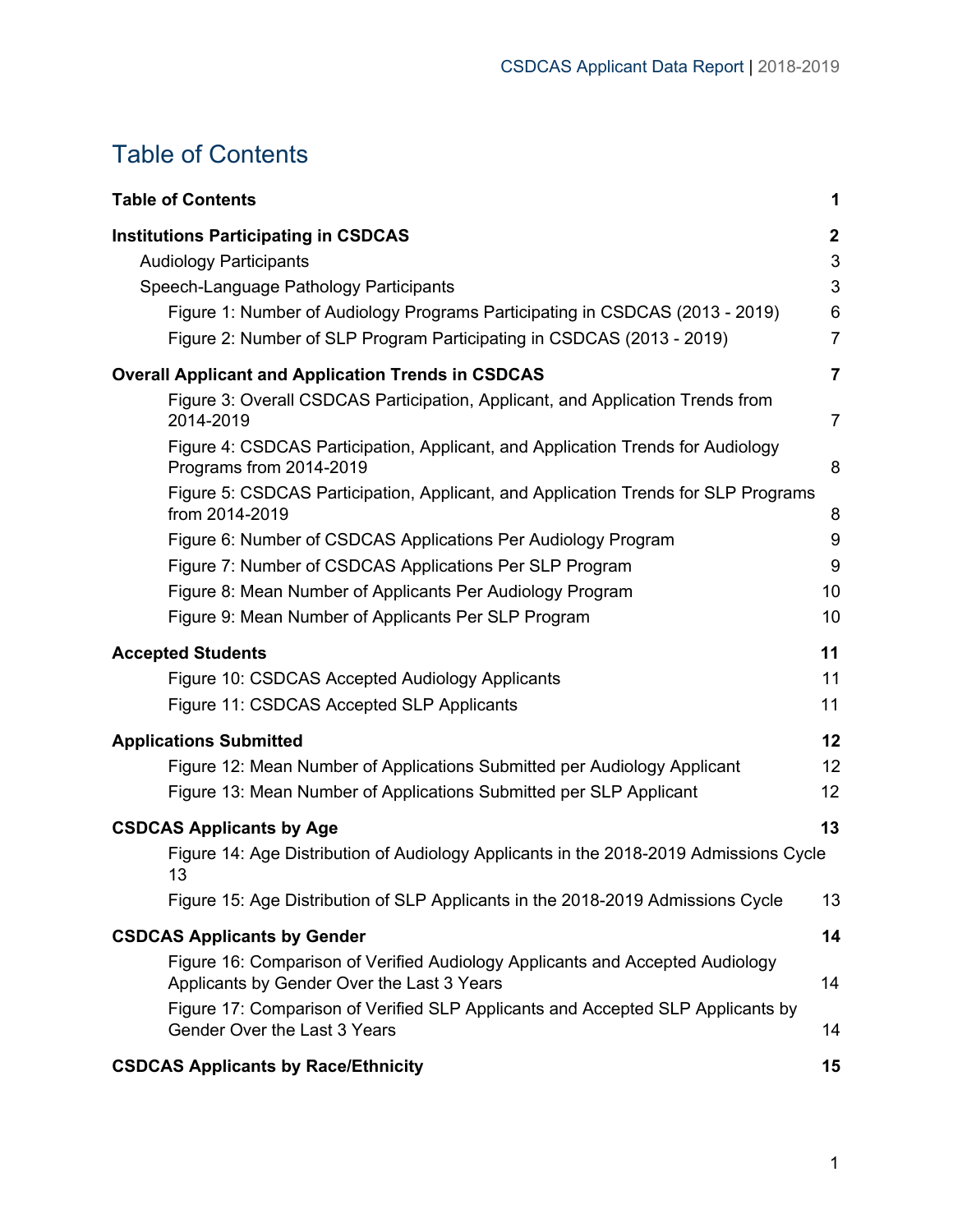|                    | Figure 18: Comparison of Accepted Audiology Applicants and Denied Audiology<br>Applicants by Race/Ethnicity Over The Last 5 Years                     | 15 |
|--------------------|-------------------------------------------------------------------------------------------------------------------------------------------------------|----|
|                    | Figure 19: Percentage of Accepted Audiology Applicants by Race/Ethnicity per Cycle                                                                    | 16 |
|                    | Figure 20: Percentage of Denied Audiology Applicants by Race/Ethnicity per Cycle                                                                      | 16 |
|                    | Figure 21: Comparison of Accepted SLP Applicants and Denied SLP Applicants by<br>Race/Ethnicity Over The Last 5 Years                                 | 17 |
|                    | Figure 22: Percentage of Accepted SLP Applicants by Race/Ethnicity per Cycle                                                                          | 18 |
|                    | Figure 23: Percentage of Denied SLP Applicants by Race/Ethnicity per Cycle                                                                            | 18 |
|                    | <b>Languages Spoken</b>                                                                                                                               | 19 |
|                    | Figure 24: Applicants That Have an Intermediate or Higher Level of Proficiency in at<br>Least One Language Other Than English in the 2018-2019 Cycle. | 19 |
|                    | <b>Disadvantaged Status</b>                                                                                                                           | 19 |
|                    | Figure 25: Economically Disadvantaged Audiology Applicants in 2018-2019                                                                               | 19 |
|                    | Figure 26: Environmentally Disadvantaged Audiology Applicants in 2018-2019                                                                            | 20 |
|                    | Figure 27: Economically Disadvantaged SLP Applicants in 2018-2019                                                                                     | 21 |
|                    | Figure 28: Environmentally Disadvantaged SLP Applicants in 2018-2019                                                                                  | 21 |
| <b>GPA</b>         |                                                                                                                                                       | 22 |
|                    | Figure 29: Mean Cumulative Undergraduate GPA for Audiology Applicants                                                                                 | 22 |
|                    | Figure 30: Mean Cumulative Undergraduate GPA for SLP Applicants                                                                                       | 22 |
| <b>GRE</b>         |                                                                                                                                                       | 22 |
|                    | Figure 31: Mean Percentile of Audiology Applicant-Reported GRE Scores                                                                                 | 23 |
|                    | Figure 33: Mean of the Cumulative Percentile Audiology Applicant-Reported GRE                                                                         |    |
|                    | Scores                                                                                                                                                | 23 |
|                    | Figure 32: Mean Percentile of SLP Applicant-Reported GRE Scores                                                                                       | 24 |
|                    | Figure 34: Mean of the Cumulative Percentile SLP Applicant-Reported GRE Scores                                                                        | 24 |
| <b>Fee Waivers</b> |                                                                                                                                                       | 25 |
|                    | <b>Undergraduate Majors</b>                                                                                                                           | 25 |
|                    | Undergraduate Majors for Audiology Applicants                                                                                                         | 25 |
|                    | Figure 35: Top Majors for Audiology Applicants                                                                                                        | 25 |
|                    | Undergraduate Majors for SLP Applicants                                                                                                               | 27 |
|                    | Figure 36: Top Majors for SLP Applicants                                                                                                              | 27 |
|                    | <b>Acknowledgements</b>                                                                                                                               | 28 |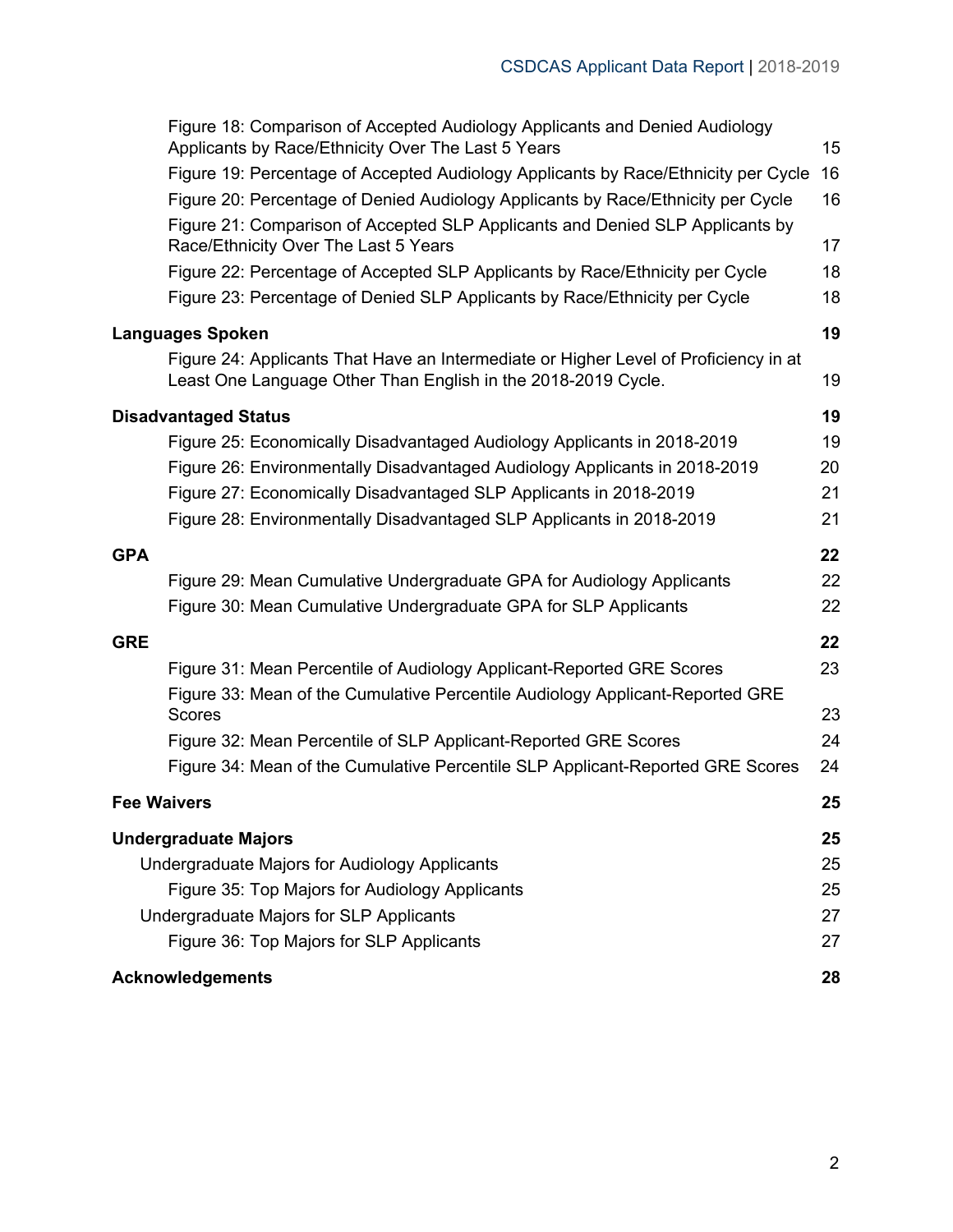# <span id="page-3-0"></span>Institutions Participating in CSDCAS

The 2018-2019 CSDCAS Applicant Data Report reflects data for the 164 universities participating in CSDCAS during that cycle. The additional programs that joined CSDCAS during later cycles are not listed below or included in this report. To be eligible to participate in CSDCAS, programs must offer entry-level clinical graduate degrees in Speech-Language Pathology or Audiology. Programs must either have achieved or be in the process of pursuing accreditation from the CAA or ACAE.

#### <span id="page-3-1"></span>Audiology Participants

- Auburn University
- California State University Los Angeles
- Central Michigan University
- Idaho State University
- Illinois State University
- James Madison University
- Kent State University
- Lamar University
- Louisiana State University Health New Orleans
- Missouri State University
- Northern Illinois University
- Northwestern University
- Nova Southeastern University
- Ohio University
- Pacific University
- Purdue University
- Rush University
- Salus University
- Samford University
- San Diego State University
- SUNY University at Buffalo
- Syracuse University
- The Ohio State University
- The University of Akron
- The University of Cincinnati
- The University of Iowa
- University of Arizona
- University of Arkansas for Medical Sciences
- University of Florida
- University of Kansas
- University of Memphis
- University of North Carolina Chapel Hill
- University of Northern Colorado
- University of Pittsburgh
- University of South Alabama
- University of South Dakota
- University of South Florida
- University of Tennessee
- University of the Pacific
- Wayne State University
- Western Michigan University
- Wichita State University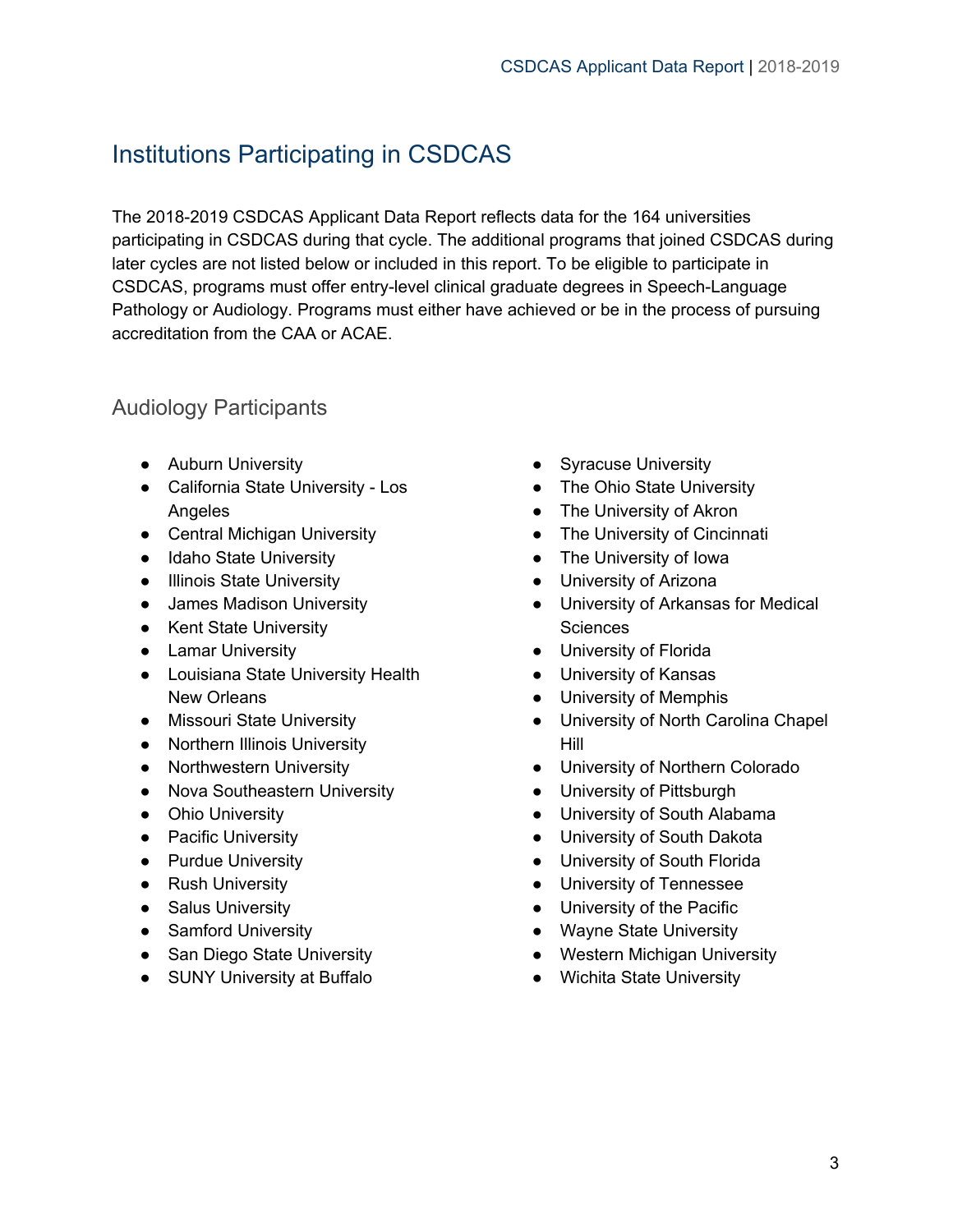#### <span id="page-4-0"></span>Speech-Language Pathology Participants

- Abilene Christian University
- Adelphi University
- Andrews University
- Auburn University
- Baldwin Wallace University
- Boston University
- Bowling Green State University
- California Baptist University
- California State University Chico
- California State University Fullerton
- California State University Los Angeles
- California State University **Sacramento**
- Calvin University
- Case Western Reserve University
- Central Michigan University
- Chapman University
- Cleveland State University
- Eastern Illinois University
- Eastern Washington University
- Edinboro University of Pennsylvania
- Elmhurst College
- Emerson College
- Florida Atlantic University
- Florida State University
- Fontbonne University
- Fort Hays State University
- Francis Marion University
- Georgia Southern University Armstrong Campus
- Georgia State University
- Governors State University
- Grand Valley State University
- Harding University
- Hofstra University
- Howard University
- Idaho State University
- Illinois State University
- Indiana State University
- Iona College
- Jackson State University
- James Madison University
- Katz School of Science and Health at Yeshiva University
- Kean University
- Kent State University
- La Salle University
- Lamar University
- Long Island University Brooklyn
- Long Island University Post
- Longwood University
- Louisiana State University Health New Orleans
- Louisiana State University Health Shreveport
- Loyola University Maryland
- Marquette University
- Marshall University
- Mercy College
- MGH Institute of Health Professions
- Miami University
- Midwestern University Downer's Grove
- Midwestern University Glendale
- Minnesota State University Mankato
- Misericordia University
- Missouri State University
- Monmouth University
- Moravian College
- Murray State University
- Nazareth College
- **New York Medical College**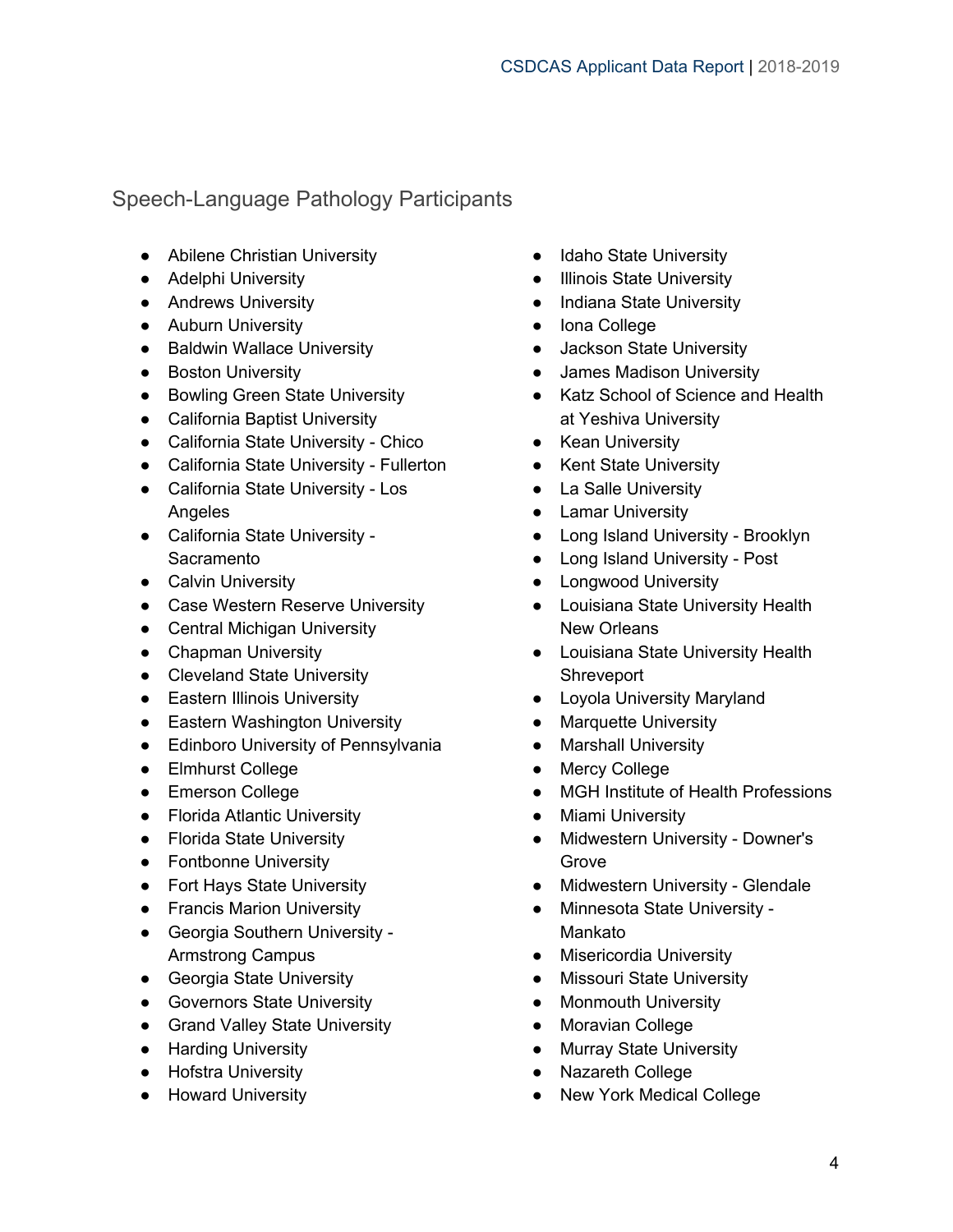- New York University
- Northeastern University
- Northern Arizona University
- Northern Illinois University
- Northwestern University
- Nova Southeastern University
- Ohio State University
- Ohio University
- Old Dominion University
- Our Lady of the Lake University
- Pace University
- Pacific University
- Pennsylvania State University
- Portland State University
- Purdue University
- Radford University
- Rockhurst University
- Rocky Mountain University of Health Professions
- Rush University
- Sacred Heart University
- Saint Mary's College
- Saint Xavier University
- Salus University
- Samford University
- San Diego State University
- San Jose State University
- Southeast Missouri State University
- Southern Illinois University **Carbondale**
- Southern Illinois University **Edwardsville**
- Southern University and A&M College
- St. Ambrose University
- St. John's University
- Stephen F. Austin University
- Stockton University
- SUNY Buffalo State
- SUNY University at Buffalo
- Syracuse University
- Temple University
- Tennessee State University
- Texas Christian University
- Texas Woman's University
- The College of Saint Rose
- University of Akron
- University of Arizona
- University of Arkansas Fayetteville
- University of Arkansas for Medical **Sciences**
- University of Central Arkansas
- **University of Central Florida**
- University of Central Missouri
- University of Cincinnati
- University of Connecticut
- University of Delaware
- University of Florida
- University of Georgia
- University of Hawaii at Manoa
- University of Iowa
- University of Mary
- University of Memphis
- University of Mississippi
- University of Missouri
- University of Montana
- University of Montevallo
- University of North Carolina Chapel Hill
- University of North Dakota
- University of Northern Colorado
- University of Northern Iowa
- University of Oregon
- University of Pittsburgh
- University of Redlands
- University of South Alabama
- University of South Carolina
- University of South Dakota
- University of South Florida
- University of St. Augustine for Health **Sciences**
- University of Tennessee
- University of Texas El Paso
- University of Texas Health Science Center at San Antonio
- University of the Pacific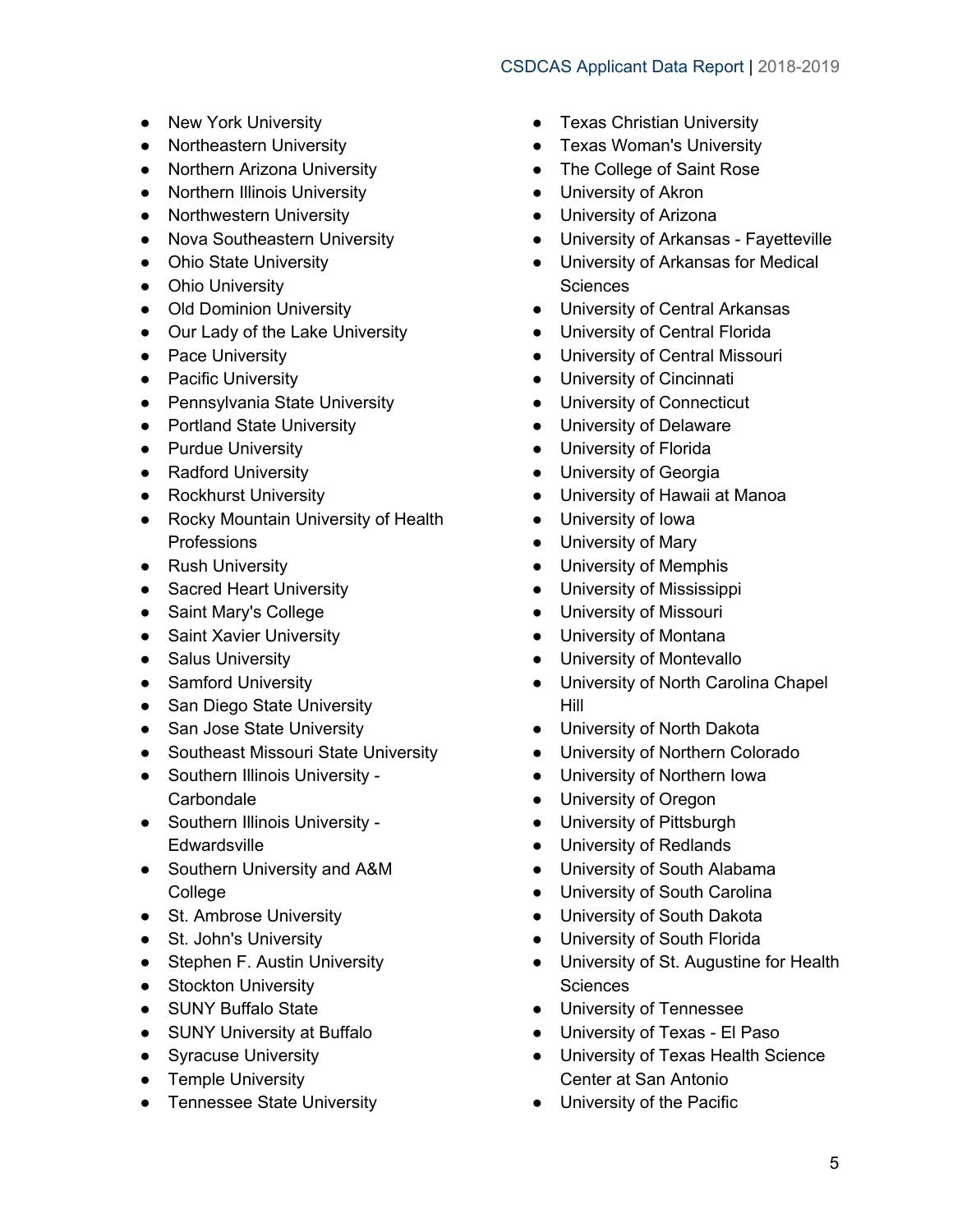- University of Toledo
- University of Vermont
- University of Wisconsin Eau Claire
- University of Wisconsin Milwaukee
- University of Wisconsin River Falls
- University of Wisconsin Stevens Point
- University of Wisconsin Whitewater
- University of Wyoming
- Wayne State University
- West Chester University
- West Virginia University
- Western Carolina University
- Western Illinois University
- Western Michigan University
- Wichita State University
- William Paterson University



#### <span id="page-6-0"></span>**Figure 1: Number of Audiology Programs Participating in CSDCAS (2013 - 2019)**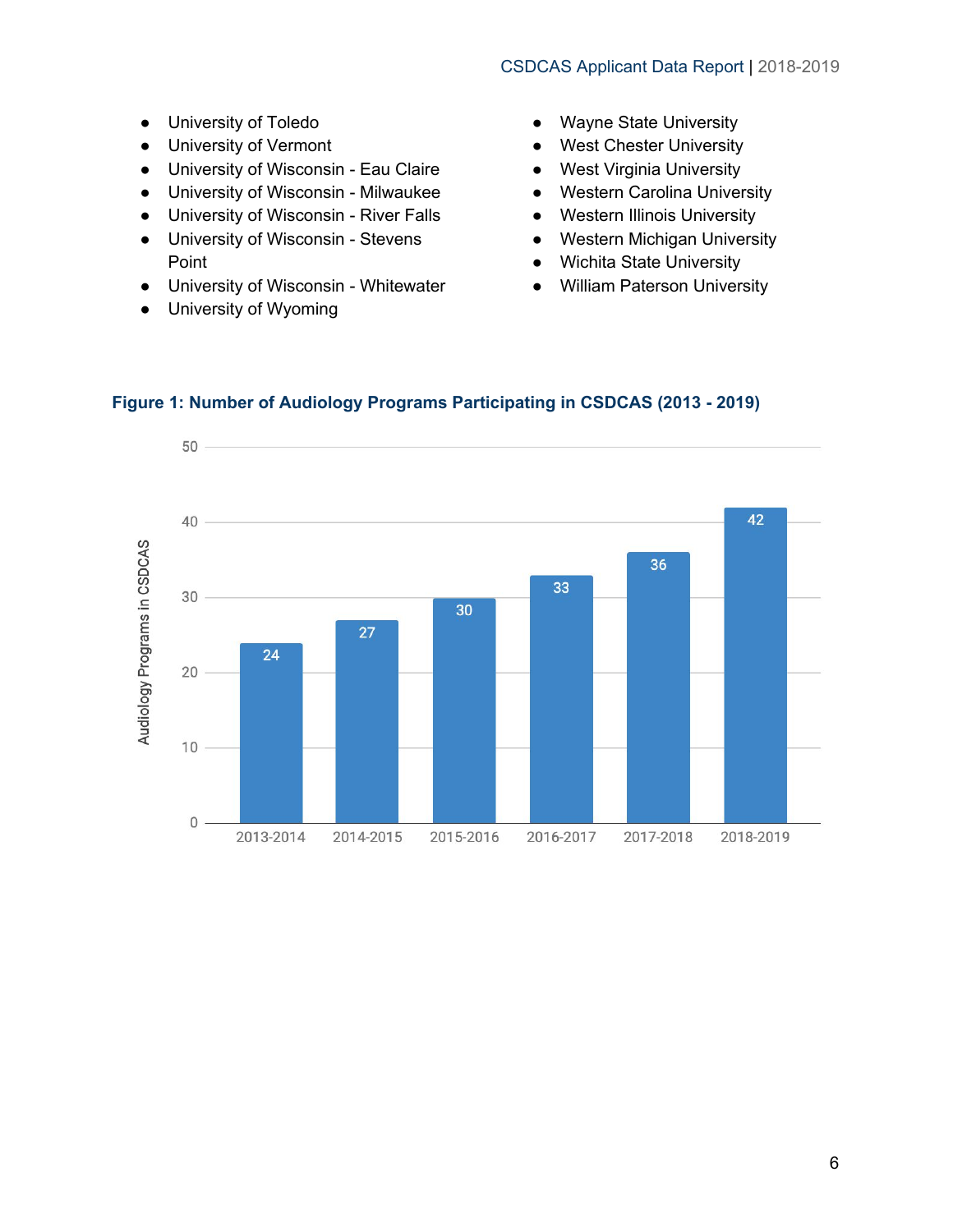

<span id="page-7-0"></span>**Figure 2: Number of SLP Program Participating in CSDCAS (2013 - 2019)**

# <span id="page-7-1"></span>Overall Applicant and Application Trends in CSDCAS

#### <span id="page-7-2"></span>**Figure 3: Overall CSDCAS Participation, Applicant, and Application Trends from 2014-2019**

| Cycle     | Participating<br><b>Universities</b> | Verified<br>Overall<br><b>Applicants</b> | % Change<br><b>From</b><br><b>Previous</b><br>Year | Verified<br>Overall<br><b>Applications</b> | % Change<br><b>From</b><br><b>Previous</b><br>Year | Average #<br>Applications<br>per Applicant |
|-----------|--------------------------------------|------------------------------------------|----------------------------------------------------|--------------------------------------------|----------------------------------------------------|--------------------------------------------|
| 2014-2015 | 96                                   | 8,842                                    |                                                    | 27,913                                     |                                                    | 3.16                                       |
| 2015-2016 | 109                                  | 9,220                                    | 4.28%                                              | 30,953                                     | 10.89%                                             | 3.36                                       |
| 2016-2017 | 128                                  | 10,073                                   | 9.25%                                              | 35,273                                     | 13.96%                                             | 3.50                                       |
| 2017-2018 | 146                                  | 10,424                                   | 3.48%                                              | 37,891                                     | 7.42%                                              | 3.63                                       |
| 2018-2019 | 164                                  | 10,819                                   | 3.79%                                              | 39,122                                     | 3.25%                                              | 3.62                                       |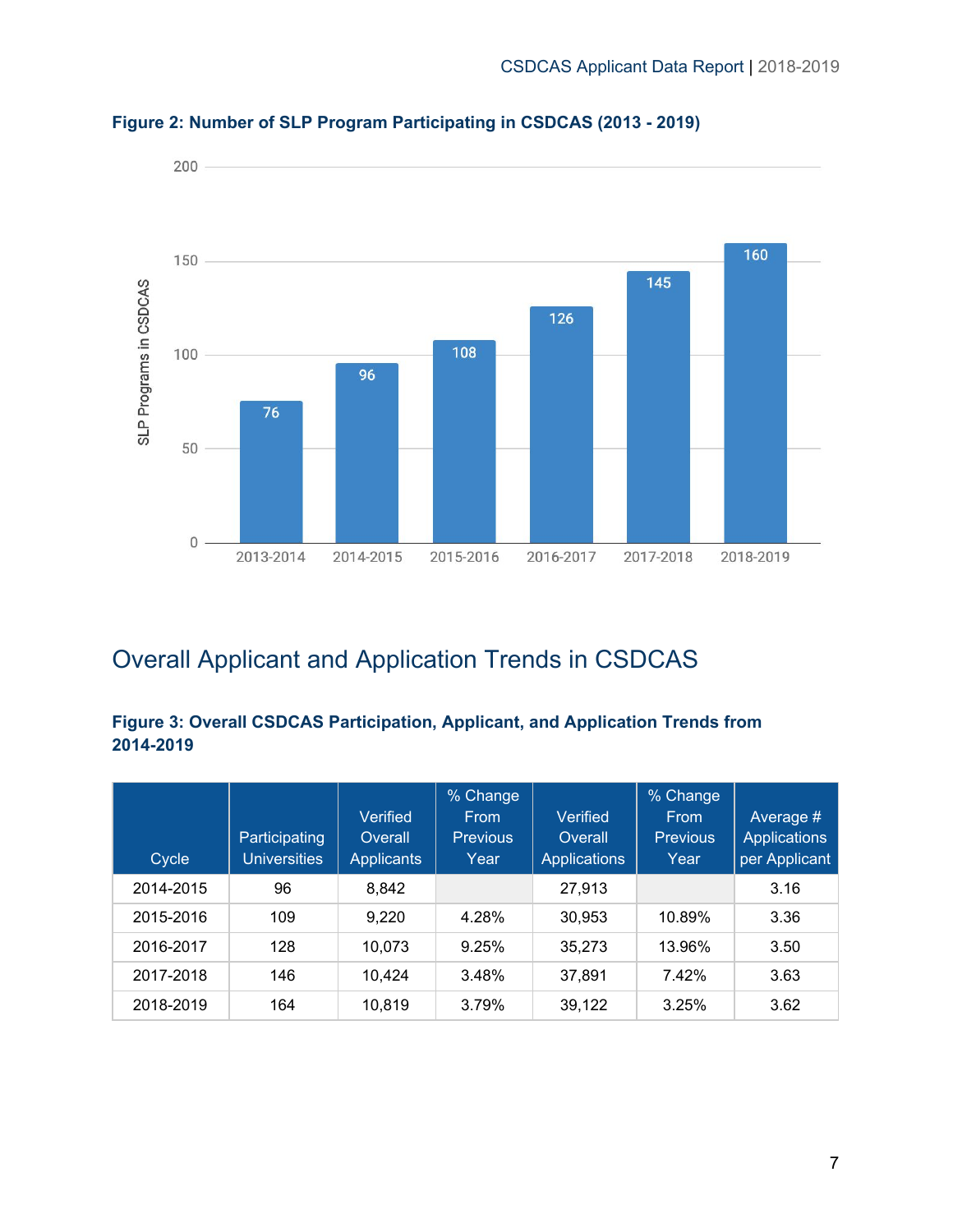<span id="page-8-0"></span>**Figure 4: CSDCAS Participation, Applicant, and Application Trends for Audiology Programs from 2014-2019**

| Cycle     | Participating<br><b>Universities</b><br>with Audiology<br>programs in<br><b>CSDCAS</b> | Verified<br>Audiology<br><b>Applicants</b> | % Change<br><b>From</b><br><b>Previous</b><br>Year | Verified<br>Audiology<br><b>Applications</b> | % Change<br><b>From</b><br><b>Previous</b><br>Year | Average #<br><b>Applications</b><br>per Applicant |
|-----------|----------------------------------------------------------------------------------------|--------------------------------------------|----------------------------------------------------|----------------------------------------------|----------------------------------------------------|---------------------------------------------------|
| 2014-2015 | 27                                                                                     | 788                                        |                                                    | 2.345                                        |                                                    | 2.98                                              |
| 2015-2016 | 30                                                                                     | 886                                        | 12.44%                                             | 2,657                                        | 13.30%                                             | 3.00                                              |
| 2016-2017 | 33                                                                                     | 955                                        | 7.79%                                              | 2.909                                        | 9.48%                                              | 3.05                                              |
| 2017-2018 | 36                                                                                     | 871                                        | $-8.80%$                                           | 2.634                                        | $-9.45%$                                           | 3.02                                              |
| 2018-2019 | 42                                                                                     | 995                                        | 14.24%                                             | 3.199                                        | 21.45%                                             | 3.22                                              |

#### <span id="page-8-1"></span>**Figure 5: CSDCAS Participation, Applicant, and Application Trends for SLP Programs from 2014-2019**

| Cycle     | Participating<br><b>Universities</b><br>with SLP<br>programs in<br><b>CSDCAS</b> | <b>Verified SLP</b><br><b>Applicants</b> | % Change<br><b>Erom</b><br><b>Previous</b><br>Year | <b>Verified SLP</b><br><b>Applications</b> | % Change<br><b>From</b><br><b>Previous</b><br>Year | Average #<br><b>Applications</b><br>per Applicant |
|-----------|----------------------------------------------------------------------------------|------------------------------------------|----------------------------------------------------|--------------------------------------------|----------------------------------------------------|---------------------------------------------------|
| 2014-2015 | 96                                                                               | 8.054                                    |                                                    | 25.568                                     |                                                    | 3.17                                              |
| 2015-2016 | 108                                                                              | 8,334                                    | 3.48%                                              | 28,274                                     | 10.58%                                             | 3.39                                              |
| 2016-2017 | 126                                                                              | 9,211                                    | 10.52%                                             | 32,367                                     | 14.48%                                             | 3.51                                              |
| 2017-2018 | 145                                                                              | 9.644                                    | 4.70%                                              | 35.257                                     | 8.93%                                              | 3.66                                              |
| 2018-2019 | 164                                                                              | 9.924                                    | 2.90%                                              | 35,923                                     | 1.89%                                              | 3.62                                              |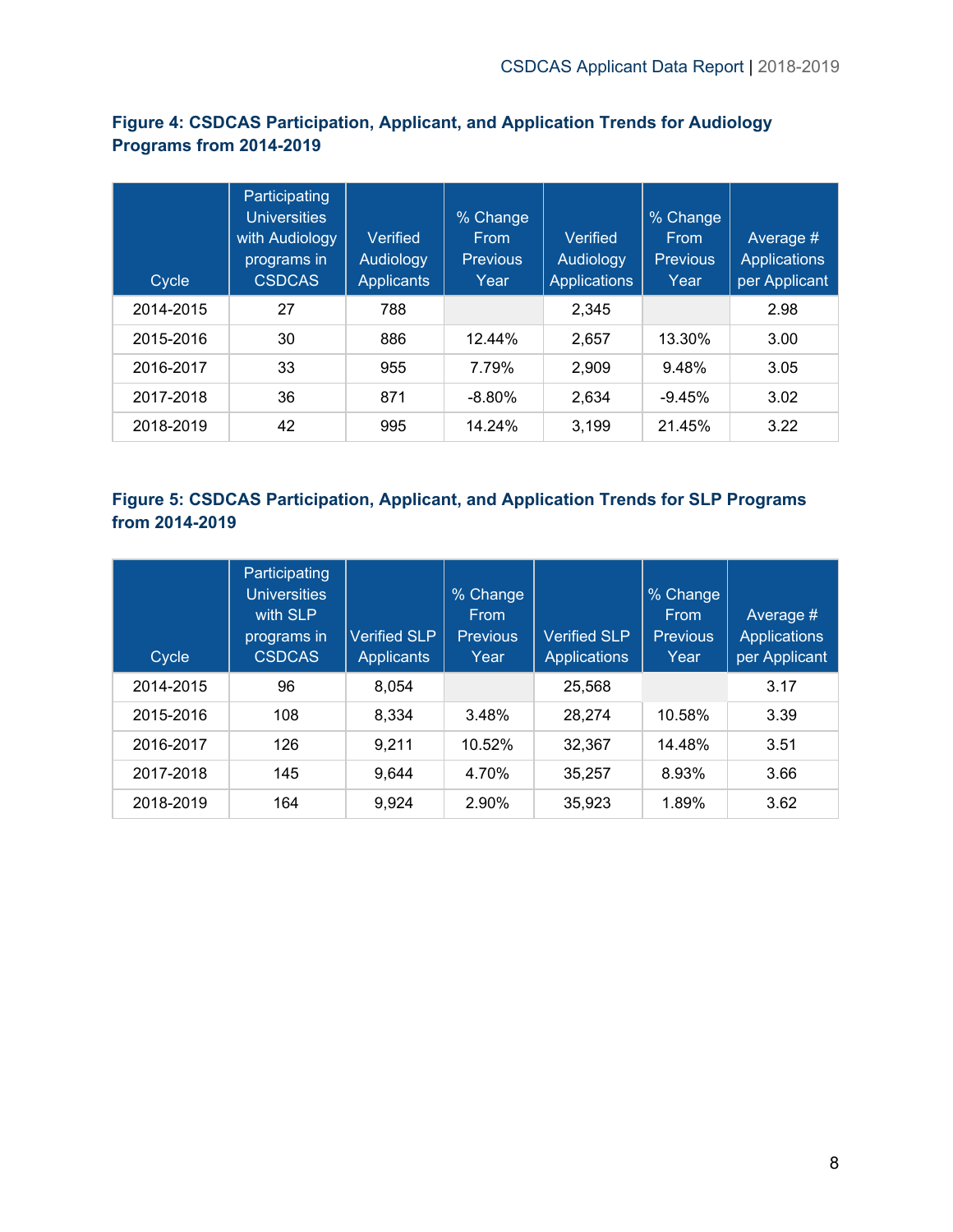| Cycle     | Participating<br>Audiology<br>programs <sup>'</sup> | Verified<br>Audiology | Mean $#$ of<br><b>Applicants</b><br>Applications   per Program | Median # of<br><b>Applicants</b><br>per Program | Standard<br><b>Deviation</b> | % Change<br>From<br><b>Previous</b><br>Year | Range in #<br>of Applicants<br>per Program |
|-----------|-----------------------------------------------------|-----------------------|----------------------------------------------------------------|-------------------------------------------------|------------------------------|---------------------------------------------|--------------------------------------------|
| 2014-2015 | 27                                                  | 2,345                 | 87                                                             | 84                                              | 30                           |                                             | 32-138                                     |
| 2015-2016 | 30                                                  | 2,657                 | 89                                                             | 90                                              | 27                           | 1.97%                                       | 29-137                                     |
| 2016-2017 | 33                                                  | 2,909                 | 88                                                             | 87                                              | 32                           | $-0.47%$                                    | 32-156                                     |
| 2017-2018 | 36                                                  | 2,634                 | 73                                                             | 73                                              | 27                           | $-17.00\%$                                  | 15-122                                     |
| 2018-2019 | 42                                                  | 3,199                 | 76                                                             | 76                                              | 29                           | 4.10%                                       | 18-147                                     |

#### <span id="page-9-0"></span>**Figure 6: Number of CSDCAS Applications Per Audiology Program**

#### <span id="page-9-1"></span>**Figure 7: Number of CSDCAS Applications Per SLP Program**

| Cycle     | Participating<br><b>SLP</b><br>programs | Verified<br><b>SLP</b><br>Applications | Mean $#$ of<br><b>Applicants</b><br>per Program | Median # of<br><b>Applicants</b><br>per Program | <b>Standard</b><br><b>Deviation</b> | % Change<br>From<br><b>Previous</b><br>Year | Range in #<br>οf<br><b>Applicants</b><br>per Program |
|-----------|-----------------------------------------|----------------------------------------|-------------------------------------------------|-------------------------------------------------|-------------------------------------|---------------------------------------------|------------------------------------------------------|
| 2014-2015 | 96                                      | 25,568                                 | 266                                             | 238                                             | 121                                 |                                             | 40-808                                               |
| 2015-2016 | 108                                     | 28.274                                 | 262                                             | 254                                             | 111                                 | $-1.70%$                                    | 42-593                                               |
| 2016-2017 | 126                                     | 32.367                                 | 257                                             | 233                                             | 116                                 | $-1.88%$                                    | 62-618                                               |
| 2017-2018 | 145                                     | 35.257                                 | 243                                             | 221                                             | 111                                 | $-5.34%$                                    | 67-589                                               |
| 2018-2019 | 160                                     | 35,923                                 | 225                                             | 202                                             | 117                                 | $-7.66%$                                    | 35-973                                               |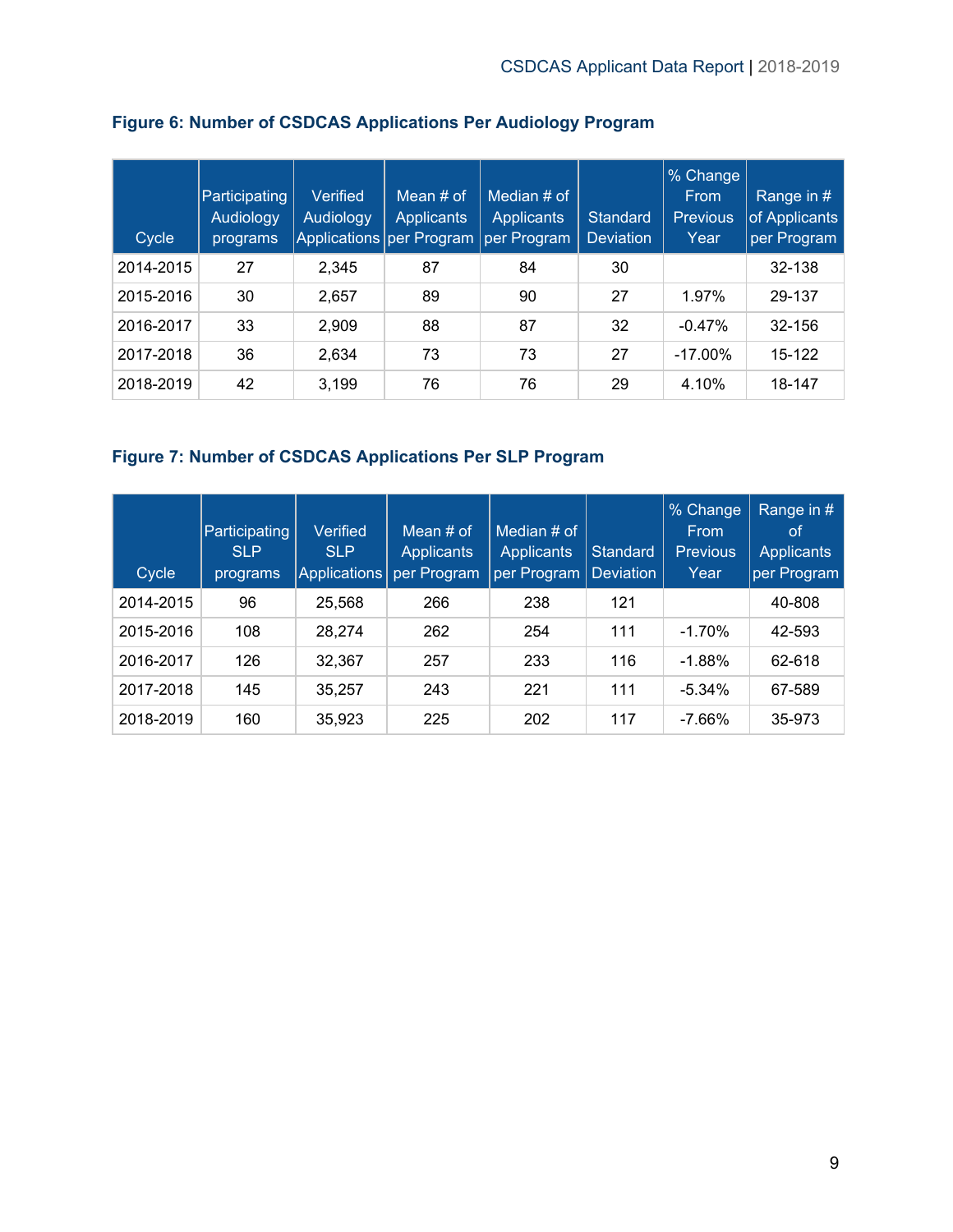

#### <span id="page-10-0"></span>**Figure 8: Mean Number of Applicants Per Audiology Program**

#### <span id="page-10-1"></span>**Figure 9: Mean Number of Applicants Per SLP Program**

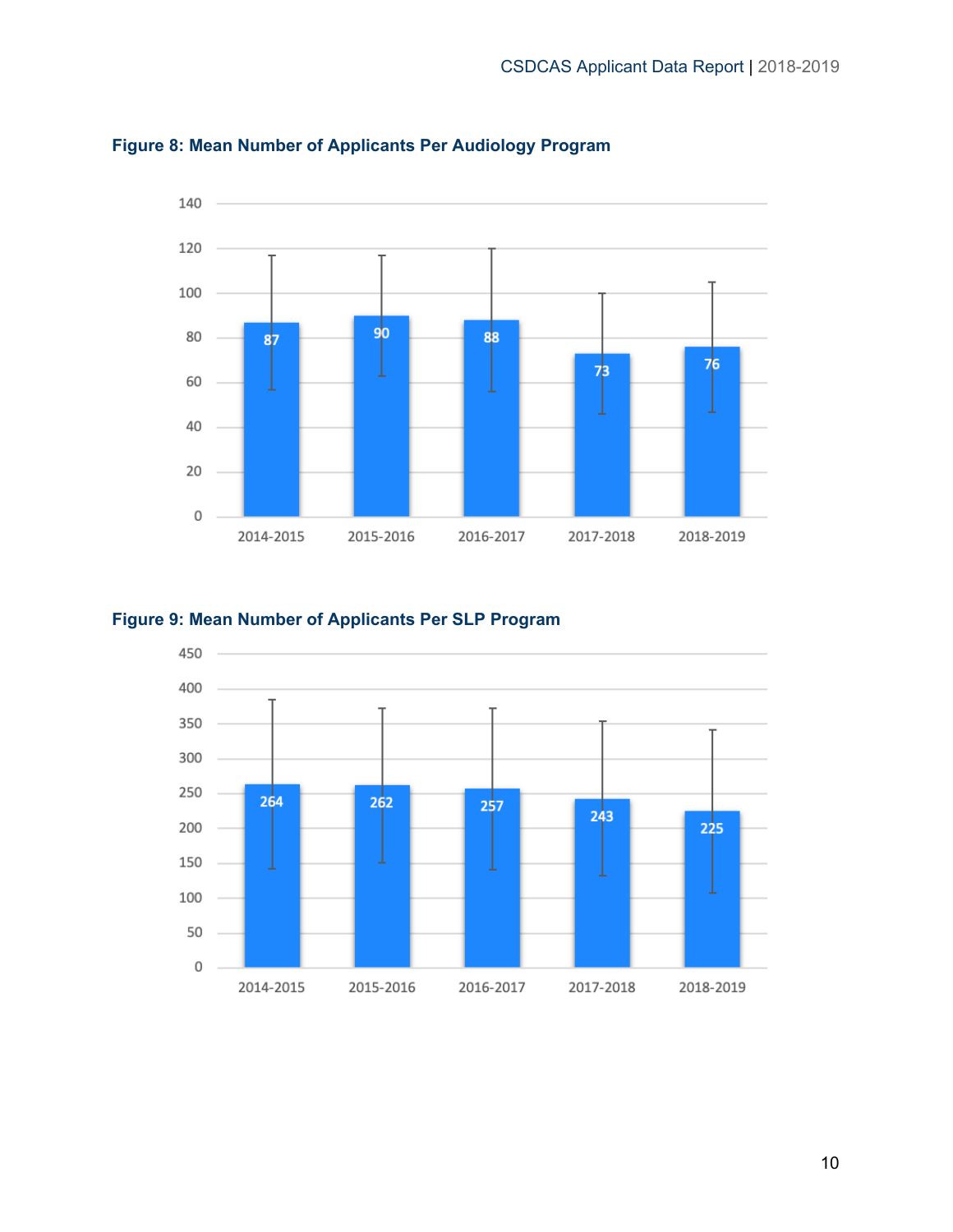### <span id="page-11-0"></span>Accepted Students

All programs participating in CSDCAS are required to provide their final decision data each fall. In 2018-2019, 3 SLP programs out of 164 did not complete their final decision data. Therefore, the final data reported here are based only on those programs that provided their final decisions.

CSDCAS applicants with a verified status and the following admission decisions were categorized as "accepted" for the purposes of this report: Offer Accepted, Offer Declined, Offer Made, Deferred, and Matriculated. Applicants with a verified status who received no offers of acceptance to any program in CSDCAS are categorized as "denied." Data only reflects decisions reported by schools participating in CSDCAS. Applicants who applied via CSDCAS may have also applied to and been accepted by non-participating universities. Only those applicants who had a verified application are considered in this report.

|           | # of             |                   |                   | Mean # of     |                   | $#$ of            | $%$ of            |
|-----------|------------------|-------------------|-------------------|---------------|-------------------|-------------------|-------------------|
|           | <b>Audiology</b> |                   | # of              | <b>Offers</b> | $%$ of            | <b>Applicants</b> | <b>Applicants</b> |
|           | Programs in      | All               | Accepted          | Given per     | <b>Applicants</b> | <b>Not</b>        | <b>Not</b>        |
| Cycle     | <b>CSDCAS</b>    | <b>Applicants</b> | <b>Applicants</b> | Program       | Accepted          | Accepted          | Accepted          |
| 2016-2017 | 33               | 954               | 638               | 33.82         | 66.88%            | 316               | 33.12%            |
| 2017-2018 | 36               | 892               | 637               | 32.34         | 71.41%            | 255               | 28.59%            |
| 2018-2019 | 42               | 1,016             | 724               | 33.71         | 71.26%            | 283               | 27.85%            |

#### <span id="page-11-1"></span>**Figure 10: CSDCAS Accepted Audiology Applicants**

#### <span id="page-11-2"></span>**Figure 11: CSDCAS Accepted SLP Applicants**

|           | # of $SLP$    |                   |                   | Mean # of     |                   | # of              | $%$ of            |
|-----------|---------------|-------------------|-------------------|---------------|-------------------|-------------------|-------------------|
|           | Programs      |                   | # of              | <b>Offers</b> | $%$ of            | <b>Applicants</b> | <b>Applicants</b> |
|           | in            | All               | Accepted          | Given per     | <b>Applicants</b> | <b>Not</b>        | <b>Not</b>        |
| Cycle     | <b>CSDCAS</b> | <b>Applicants</b> | <b>Applicants</b> | Program       | Accepted          | Accepted          | Accepted          |
| 2016-2017 | 126           | 9.213             | 5.469             | 82.23         | 59.36%            | 3,744             | 40.64%            |
| 2017-2018 | 145           | 9.649             | 6,190             | 84.65         | 64.15%            | 3,459             | 35.85%            |
| 2018-2019 | 164           | 9.928             | 6,786             | 84.92         | 68.35%            | 2,970             | 29.92%            |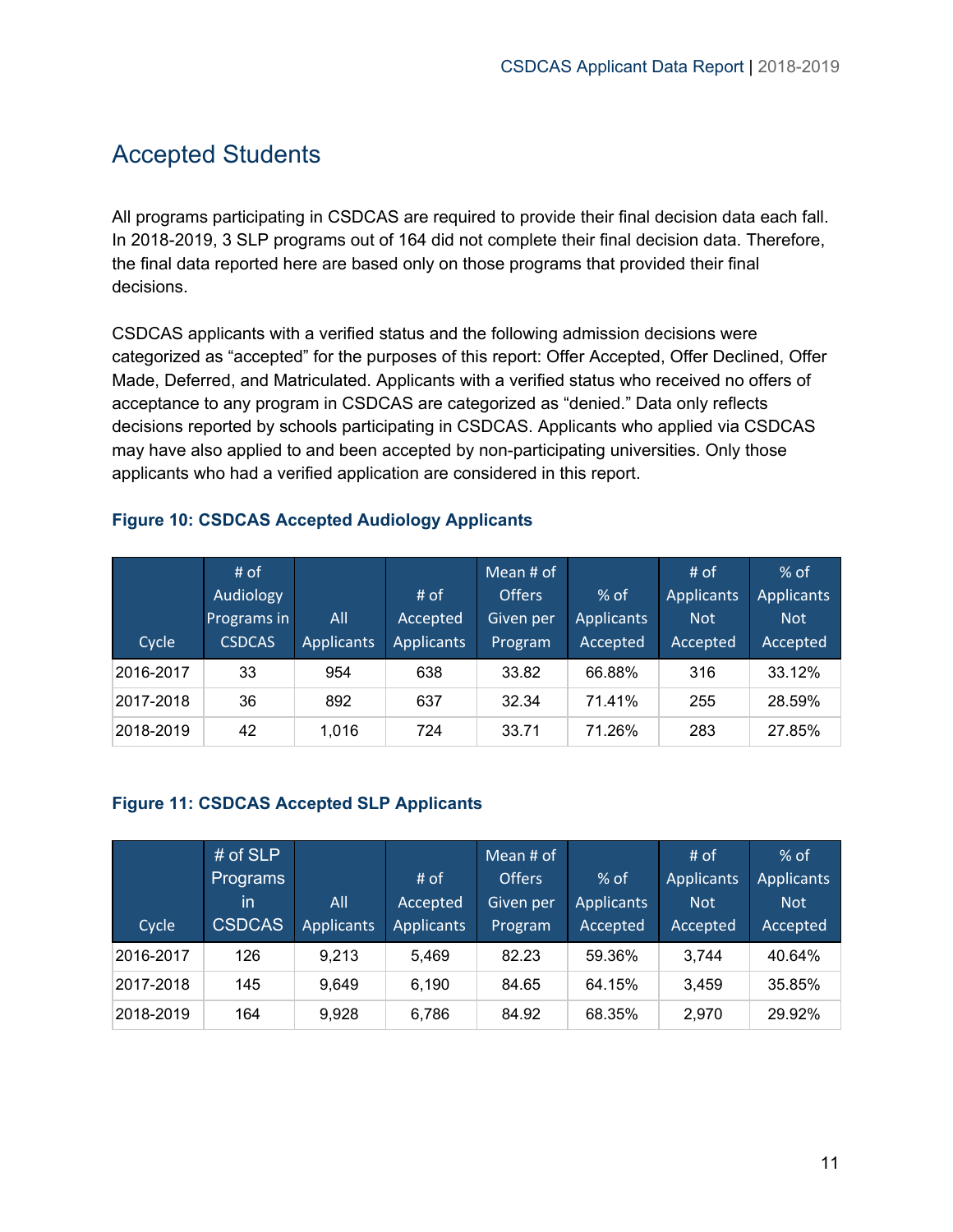# <span id="page-12-0"></span>Applications Submitted



#### <span id="page-12-1"></span>**Figure 12: Mean Number of Applications Submitted per Audiology Applicant**

<span id="page-12-2"></span>

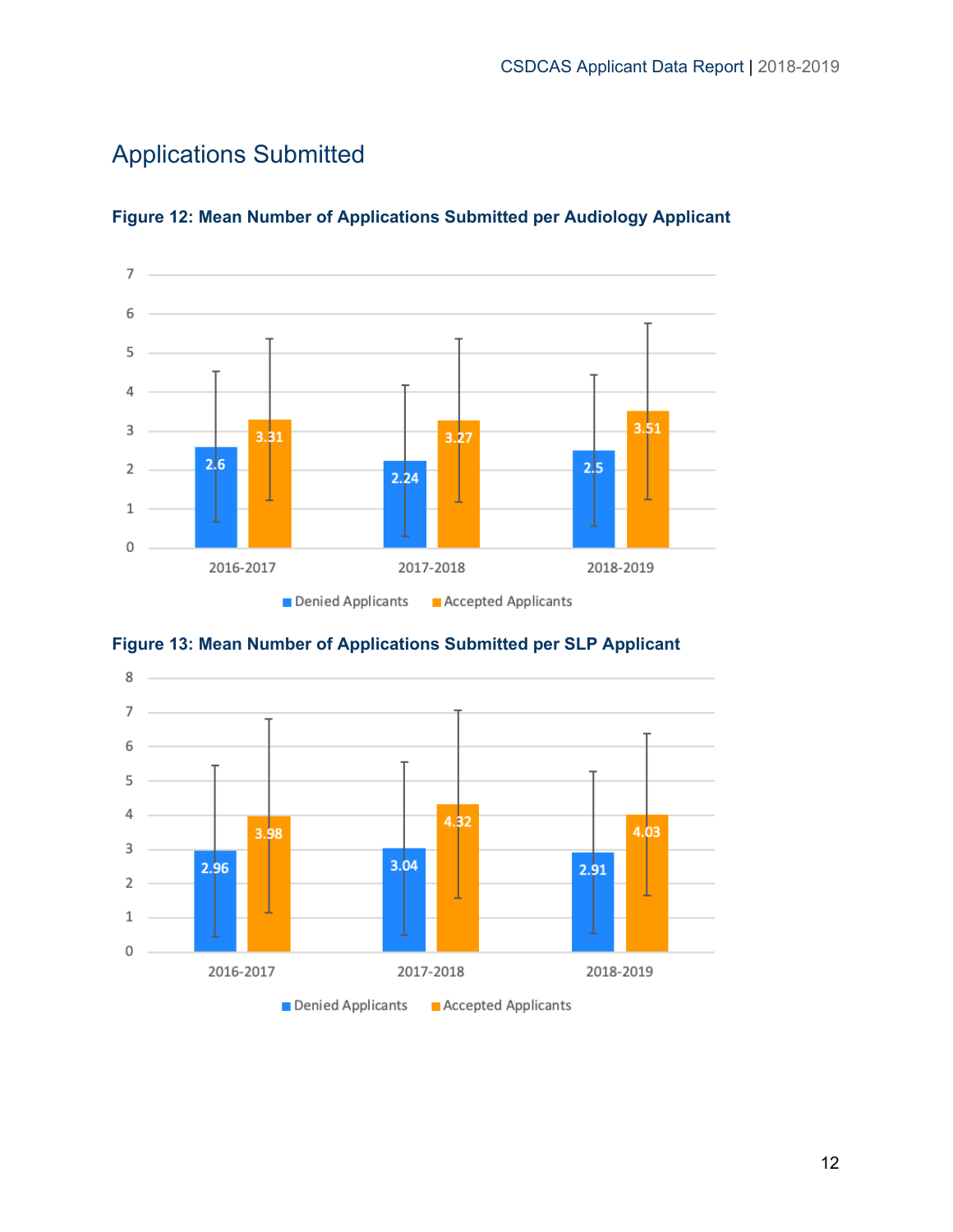# <span id="page-13-0"></span>CSDCAS Applicants by Age

| Age Range | <b>Accepted Applicants</b> | <b>Denied Applicants</b> |
|-----------|----------------------------|--------------------------|
| Up to 19  | 0.14%                      | 0.35%                    |
| $20 - 25$ | 91.44%                     | 77.74%                   |
| 26-30     | 7.46%                      | 12.01%                   |
| 31-35     | 2.07%                      | 5.30%                    |
| $36-40$   | 1.38%                      | 1.41%                    |
| 41-45     | $0.00\%$                   | 1.41%                    |
| 46 and Up | $0.00\%$                   | 1.77%                    |

#### <span id="page-13-1"></span>**Figure 14: Age Distribution of Audiology Applicants in the 2018-2019 Admissions Cycle**

#### <span id="page-13-2"></span>**Figure 15: Age Distribution of SLP Applicants in the 2018-2019 Admissions Cycle**

| Age Range  | <b>Accepted Applicants</b> | <b>Denied Applicants</b> |
|------------|----------------------------|--------------------------|
| Up to $19$ | 0.38%                      | 0.27%                    |
| $20 - 25$  | 85.15%                     | 71.11%                   |
| 26-30      | 8.74%                      | 16.90%                   |
| $31 - 35$  | 3.01%                      | 5.69%                    |
| 36-40      | 1.43%                      | 3.00%                    |
| 41-45      | 0.69%                      | 1.58%                    |
| 46 and Up  | 0.60%                      | 1.45%                    |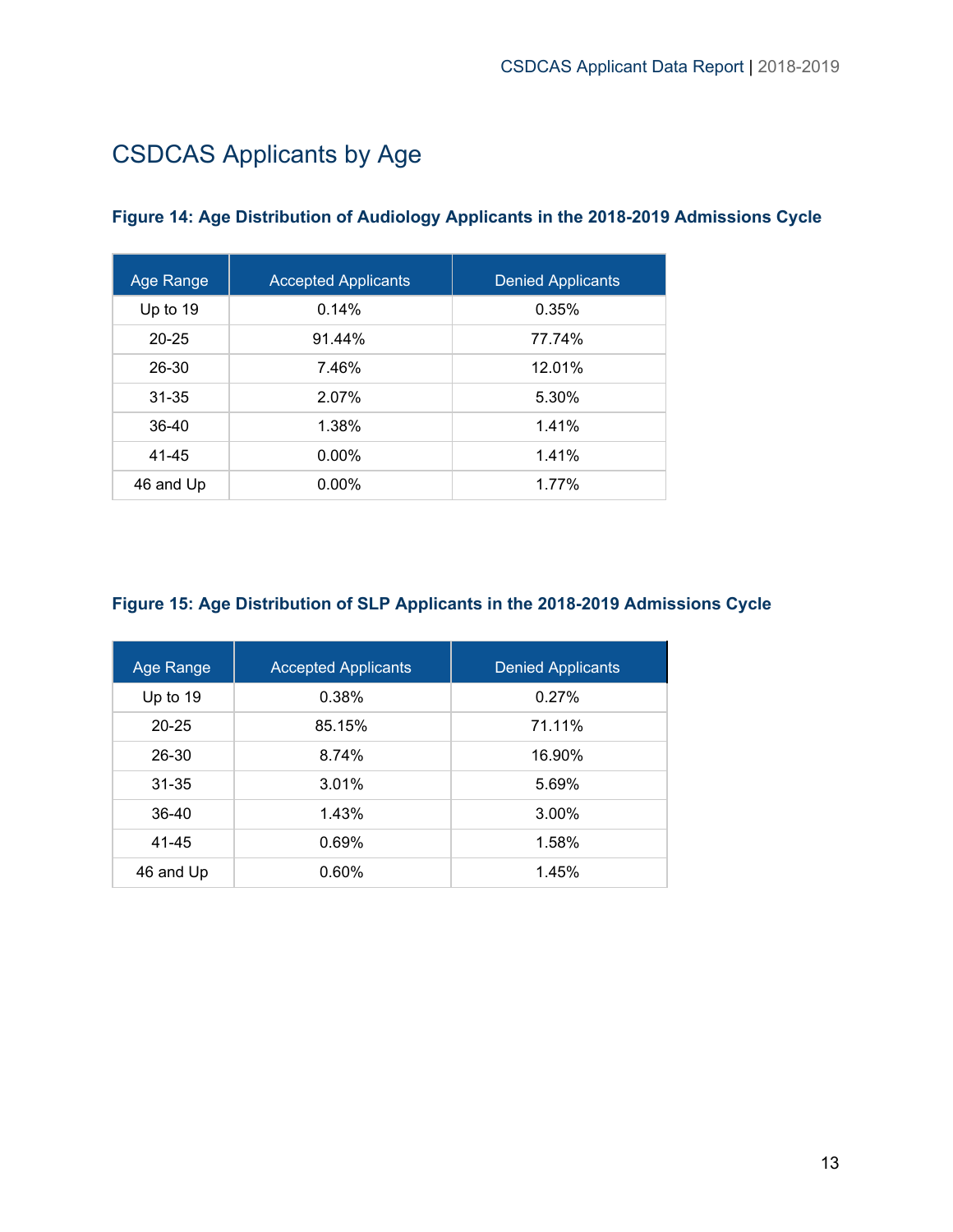# <span id="page-14-0"></span>CSDCAS Applicants by Gender

#### <span id="page-14-1"></span>**Figure 16: Comparison of Verified Audiology Applicants and Accepted Audiology Applicants by Gender Over the Last 3 Years**

|           |          | <b>Male</b> |               | Female |        | <b>Decline to State</b> |               |
|-----------|----------|-------------|---------------|--------|--------|-------------------------|---------------|
| Cycle     |          | #           | $\frac{0}{0}$ | #      | %      | #                       | $\frac{0}{0}$ |
| 2016-2017 | Accepted | 59          | 9.25%         | 578    | 90.60% | 1                       | 0.16%         |
|           | Denied   | 25          | 8.45%         | 271    | 91.55% | 0                       | 0.00%         |
| 2017-2018 | Accepted | 43          | 6.77%         | 590    | 92.91% | $\overline{2}$          | 0.31%         |
|           | Denied   | 31          | 12.81%        | 211    | 87.19% | 0                       | $0.00\%$      |
| 2018-2019 | Accepted | 63          | 8.70%         | 659    | 91.02% | $\overline{2}$          | 0.28%         |
|           | Denied   | 43          | 15.19%        | 239    | 84.45% | 1                       | 0.35%         |

#### <span id="page-14-2"></span>**Figure 17: Comparison of Verified SLP Applicants and Accepted SLP Applicants by Gender Over the Last 3 Years**

|           |          | <b>Male</b> |               | Female |        | <b>Decline to State</b> |               |
|-----------|----------|-------------|---------------|--------|--------|-------------------------|---------------|
| Cycle     |          | #           | $\frac{0}{0}$ | #      | %      | #                       | $\frac{0}{0}$ |
| 2016-2017 | Accepted | 177         | 3.24%         | 5280   | 96.54% | 12                      | 0.22%         |
|           | Denied   | 143         | 3.99%         | 3431   | 95.84% | 6                       | 0.17%         |
|           | Accepted | 228         | 3.69%         | 5936   | 96.18% | 8                       | 0.13%         |
| 2017-2018 | Denied   | 127         | 3.75%         | 3255   | 96.10% | 5                       | 0.15%         |
| 2018-2019 | Accepted | 254         | 3.74%         | 6526   | 96.17% | 6                       | 0.09%         |
|           | Denied   | 138         | 4.65%         | 2829   | 95.25% | 3                       | 0.10%         |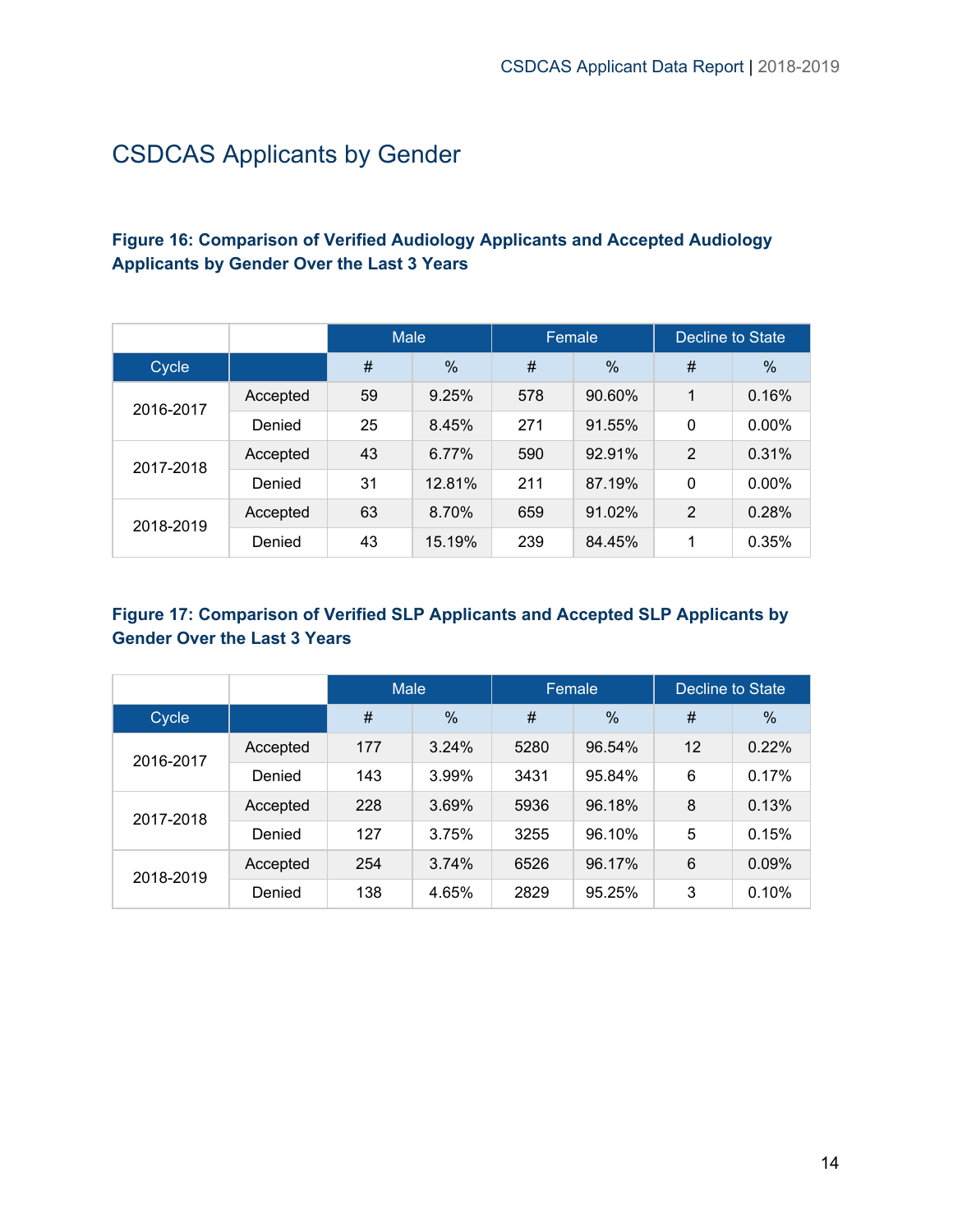# <span id="page-15-0"></span>CSDCAS Applicants by Race/Ethnicity

#### <span id="page-15-1"></span>**Figure 18: Comparison of Accepted Audiology Applicants and Denied Audiology Applicants by Race/Ethnicity Over The Last 5 Years**

| <b>Race and Ethnicity</b>     | <b>Status</b> | $2014 - 2015$ | $2015 - 2016$ | 2016 - 2017 | 2017 - 2018 | 2018 - 2019 |
|-------------------------------|---------------|---------------|---------------|-------------|-------------|-------------|
| American Indian or            | Accepted      | $0.00\%$      | $0.00\%$      | 0.64%       | 0.00%       | 0.14%       |
| Alaska Native                 | Denied        | 0.25%         | 0.00%         | 0.30%       | 0.38%       | $0.00\%$    |
| Asian                         | Accepted      | 5.24%         | 5.43%         | 5.14%       | 7.92%       | 7.73%       |
|                               | Denied        | 8.13%         | 7.94%         | 7.23%       | 9.81%       | 9.12%       |
| <b>Black or African</b>       | Accepted      | 1.83%         | 2.45%         | 1.61%       | 2.81%       | 3.86%       |
| American                      | Denied        | 3.20%         | 4.44%         | 4.82%       | 6.42%       | 6.76%       |
| Hispanic                      | Accepted      | 3.93%         | 5.25%         | 5.94%       | 8.09%       | 8.73%       |
|                               | Denied        | 7.39%         | 8.57%         | 9.34%       | 13.96%      | 19.59%      |
| Native Hawaiian or            | Accepted      | $0.00\%$      | $0.00\%$      | 0.16%       | 0.17%       | 0.14%       |
| <b>Other Pacific Islander</b> | Denied        | $0.00\%$      | 0.00%         | $0.00\%$    | $0.00\%$    | $0.00\%$    |
| Two or More Races             | Accepted      | 4.45%         | 1.05%         | 2.57%       | 1.49%       | 2.00%       |
|                               | Denied        | 3.45%         | 2.22%         | 1.20%       | 4.91%       | 2.03%       |
| White                         | Accepted      | 80.37%        | 81.26%        | 80.10%      | 77.06%      | 75.39%      |
|                               | Denied        | 72.91%        | 70.79%        | 71.08%      | 59.25%      | 60.81%      |
| Did Not Report                | Accepted      | 4.19%         | 4.55%         | 3.85%       | 2.48%       | 2.00%       |
|                               | Denied        | 4.68%         | 6.03%         | 6.02%       | 5.28%       | 1.69%       |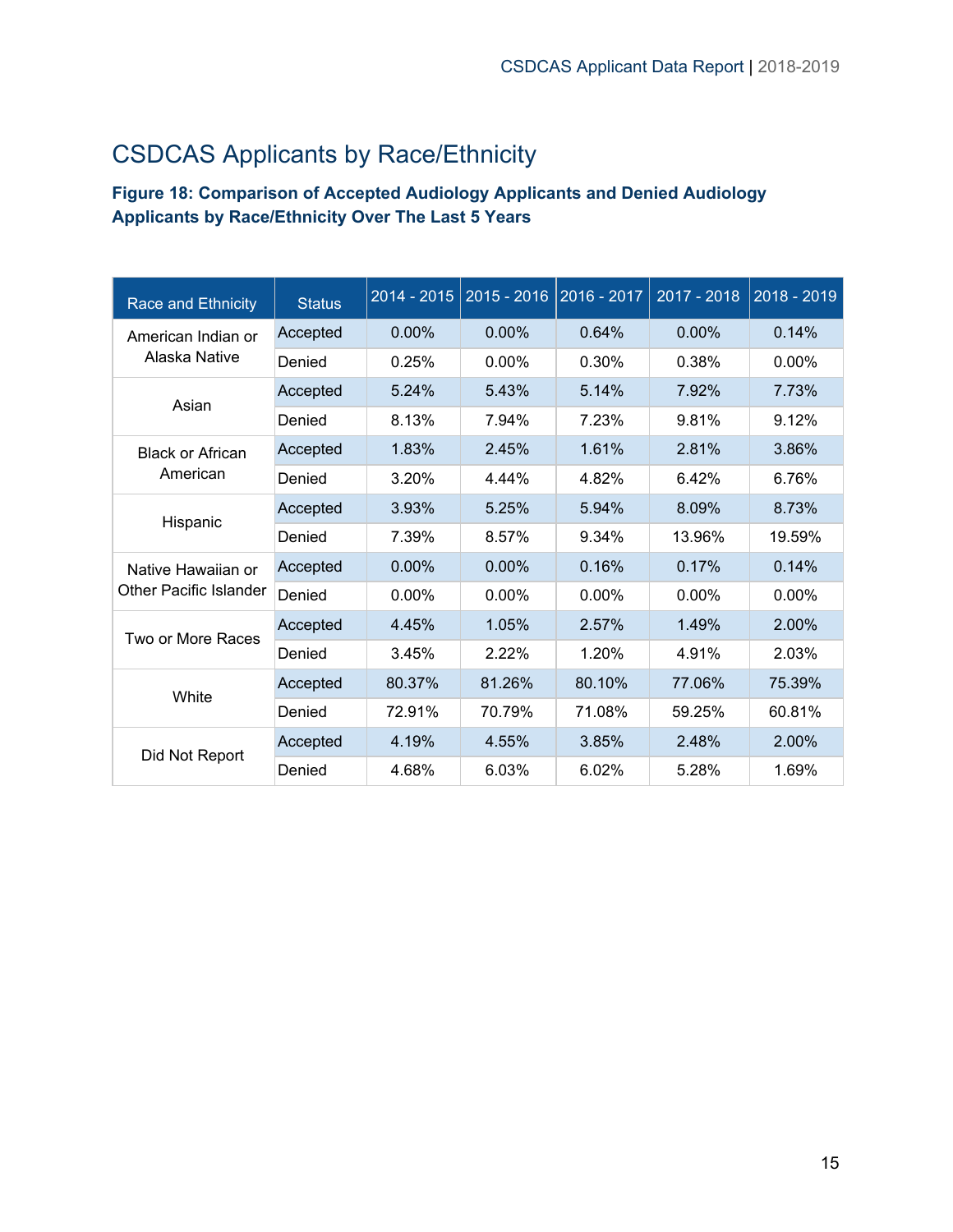

#### <span id="page-16-0"></span>**Figure 19: Percentage of Accepted Audiology Applicants by Race/Ethnicity per Cycle**

#### <span id="page-16-1"></span>**Figure 20: Percentage of Denied Audiology Applicants by Race/Ethnicity per Cycle**

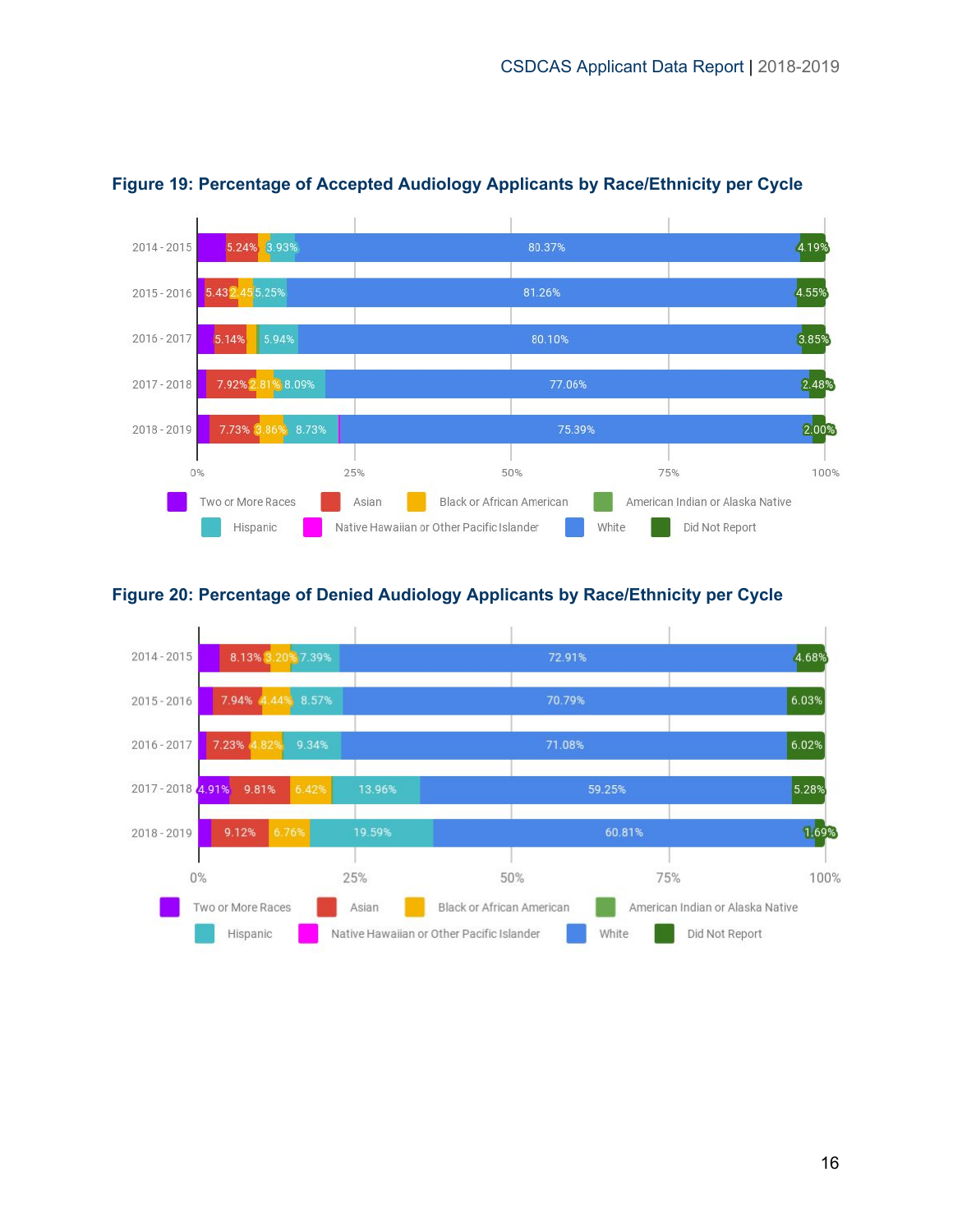| Race and Ethnicity                  | <b>Status</b> |        |        | 2014 - 2015   2015 - 2016   2016 - 2017   2017 - 2018 |        | 2018 - 2019 |
|-------------------------------------|---------------|--------|--------|-------------------------------------------------------|--------|-------------|
| American Indian or<br>Alaska Native | Accepted      | 0.11%  | 0.13%  | 0.13%                                                 | 0.15%  | 0.10%       |
|                                     | Denied        | 0.21%  | 0.16%  | 0.37%                                                 | 0.26%  | 0.29%       |
| Asian                               | Accepted      | 4.74%  | 5.05%  | 4.97%                                                 | 4.96%  | 5.53%       |
|                                     | Denied        | 5.47%  | 5.65%  | 6.34%                                                 | 7.31%  | 6.55%       |
| <b>Black or African</b>             | Accepted      | 1.13%  | 1.73%  | 1.79%                                                 | 3.06%  | 3.50%       |
| American                            | Denied        | 3.00%  | 3.93%  | 5.00%                                                 | 6.44%  | 8.40%       |
|                                     | Accepted      | 7.01%  | 8.02%  | 8.75%                                                 | 9.79%  | 10.69%      |
| Hispanic                            | Denied        | 11.13% | 12.88% | 14.53%                                                | 14.81% | 18.00%      |
| Native Hawaiian or                  | Accepted      | 0.00%  | 0.04%  | 0.20%                                                 | 0.10%  | 0.09%       |
| Other Pacific Islander              | Denied        | 0.06%  | 0.10%  | 0.11%                                                 | 0.09%  | 0.06%       |
| Two or More Races                   | Accepted      | 2.37%  | 2.06%  | 2.50%                                                 | 2.35%  | 2.32%       |
|                                     | Denied        | 2.39%  | 2.04%  | 2.68%                                                 | 2.67%  | 2.67%       |
| White                               | Accepted      | 79.54% | 76.84% | 74.57%                                                | 74.80% | 75.18%      |
|                                     | Denied        | 72.69% | 69.07% | 64.69%                                                | 63.85% | 60.97%      |
| Did Not Report                      | Accepted      | 5.10%  | 6.12%  | 7.09%                                                 | 4.78%  | 2.60%       |
|                                     | Denied        | 5.05%  | 6.18%  | 6.29%                                                 | 4.57%  | 3.05%       |

#### <span id="page-17-0"></span>**Figure 21: Comparison of Accepted SLP Applicants and Denied SLP Applicants by Race/Ethnicity Over The Last 5 Years**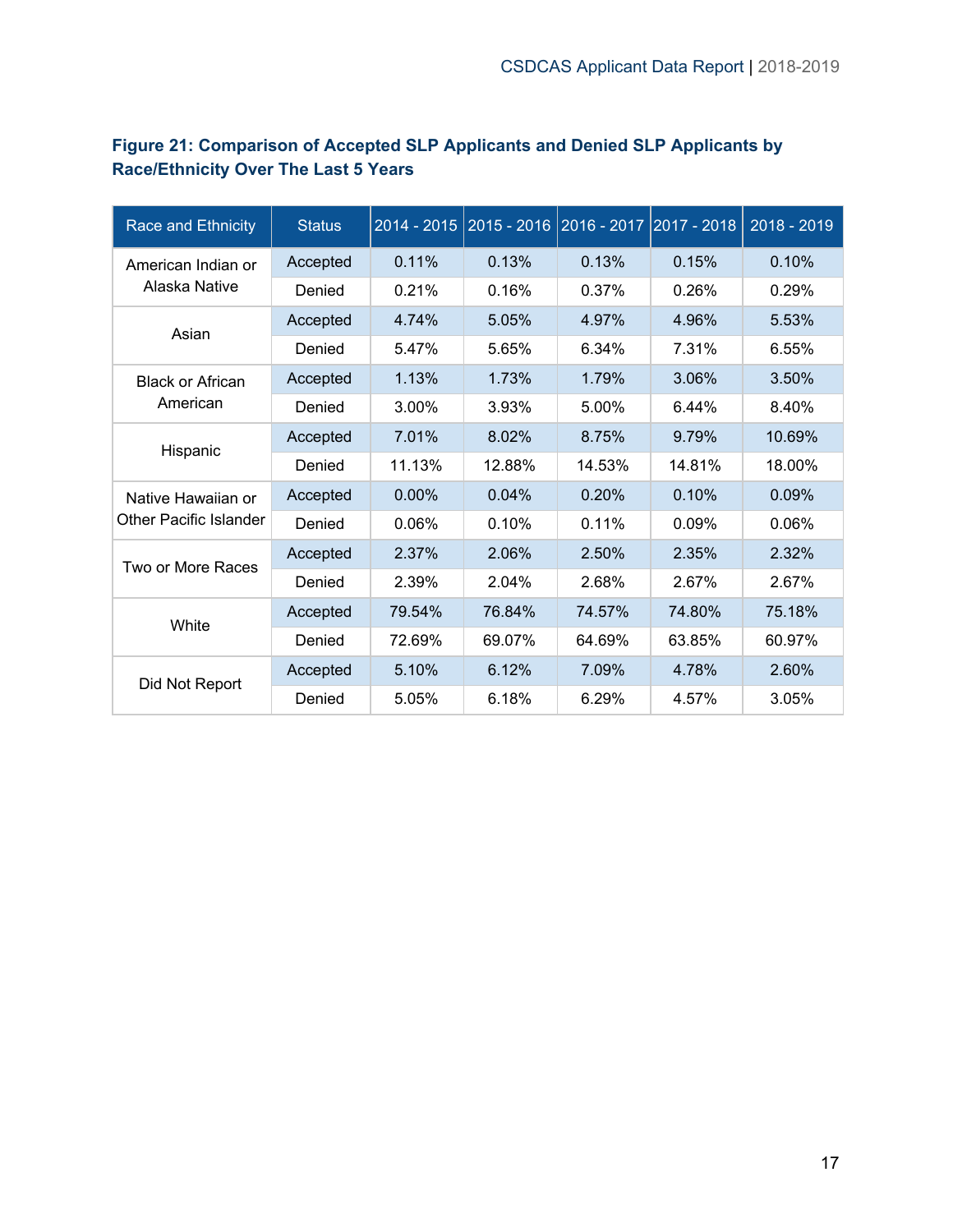

#### <span id="page-18-0"></span>**Figure 22: Percentage of Accepted SLP Applicants by Race/Ethnicity per Cycle**

#### <span id="page-18-1"></span>**Figure 23: Percentage of Denied SLP Applicants by Race/Ethnicity per Cycle**

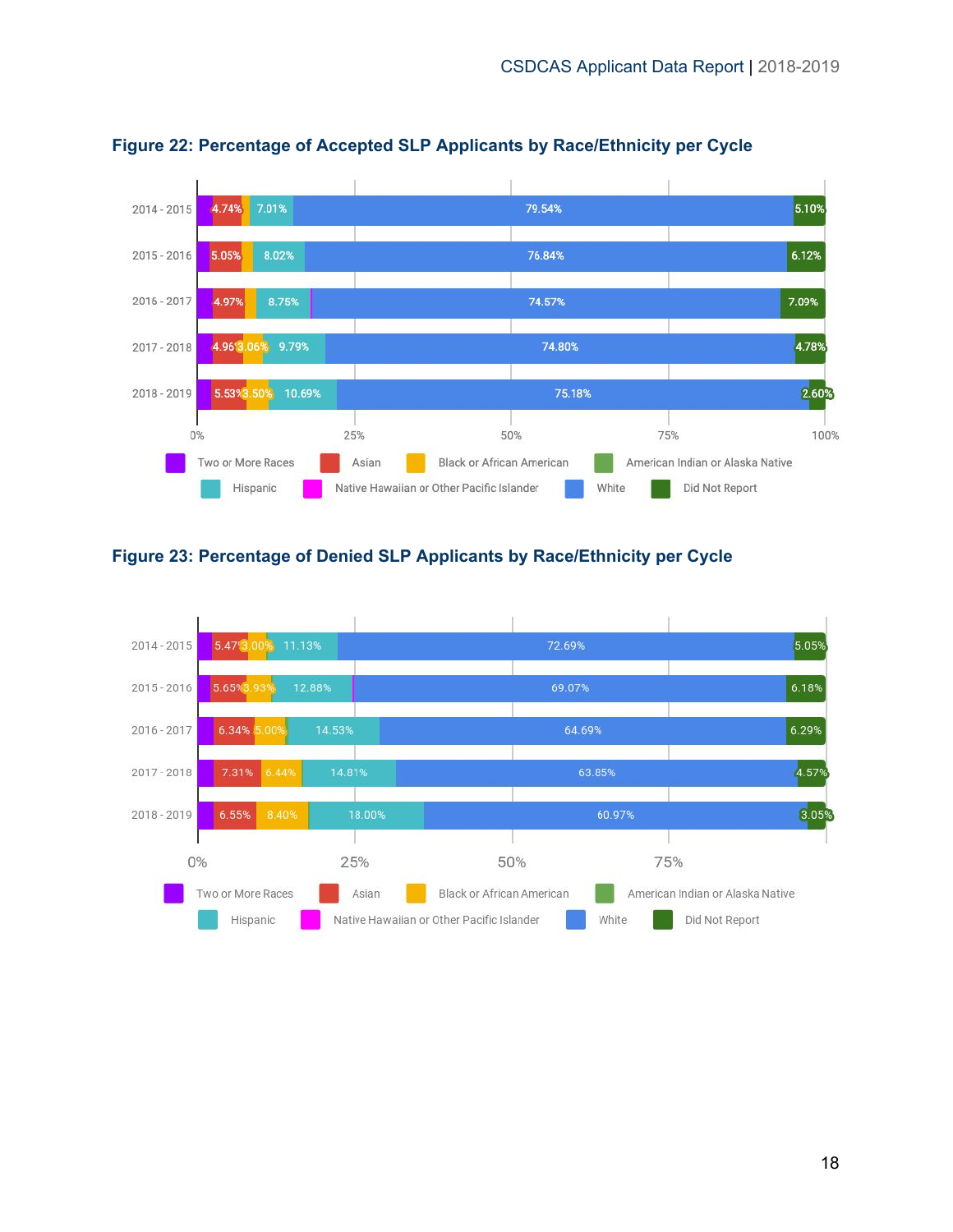# <span id="page-19-0"></span>Languages Spoken

#### <span id="page-19-1"></span>**Figure 24: Applicants That Have an Intermediate or Higher Level of Proficiency in at Least One Language Other Than English in the 2018-2019 Cycle.**

Applicants with an intermediate level of proficiency or higher in at least one language other than English are considered bilingual for the context of this report. In SLP, 17.19% of the total applicants were bilingual. 15.44% (1,048) of the accepted applicants were bilingual and 21.28% (629) of the denied applicants were bilingual. In Audiology, 20% of the total applicants were bilingual. 16.85% (122) of the accepted applicants were bilingual and 27.92% (79) of the denied applicants were bilingual.

|            | <b>Accepted Applicants</b> | % of Accepted Applicant Pool |
|------------|----------------------------|------------------------------|
| <b>SLP</b> | 1052                       | 17.00%                       |
| Audiology  | 128                        | 20.09%                       |

# <span id="page-19-2"></span>Disadvantaged Status

Data regarding disadvantaged applicants is based on optional self-reported responses. Applicants in CSDCAS could have selected one or more disadvantaged statuses. The disadvantaged categories are not mutually exclusive. Therefore, applicants may be represented in more than one category. Applicants were not required to use search tools to determine if they met the federal government's definition of environmentally disadvantaged (e.g. geographic location of the applicants high school being in a medically underserved area/population or health professions shortage area), but they were instructed to use their parent's recent tax forms and the federal guidelines to determine economically disadvantaged status.

#### <span id="page-19-3"></span>**Figure 25: Economically Disadvantaged Audiology Applicants in 2018-2019**

| <b>Economically Disadvantaged Status</b>                                                                                                                                               | Accepted<br>Applicants | $%$ of<br>Accepted<br>Pool | <b>Denied</b><br>Applicants | $%$ of<br><b>Denied</b><br>Pool |
|----------------------------------------------------------------------------------------------------------------------------------------------------------------------------------------|------------------------|----------------------------|-----------------------------|---------------------------------|
| Your parent's family income falls within 200 percent of<br>Federal low-income poverty guidelines and you are<br>considered to have met the criteria for economically<br>disadvantaged. | 66                     | 9.12%                      | 45                          | 15.90%                          |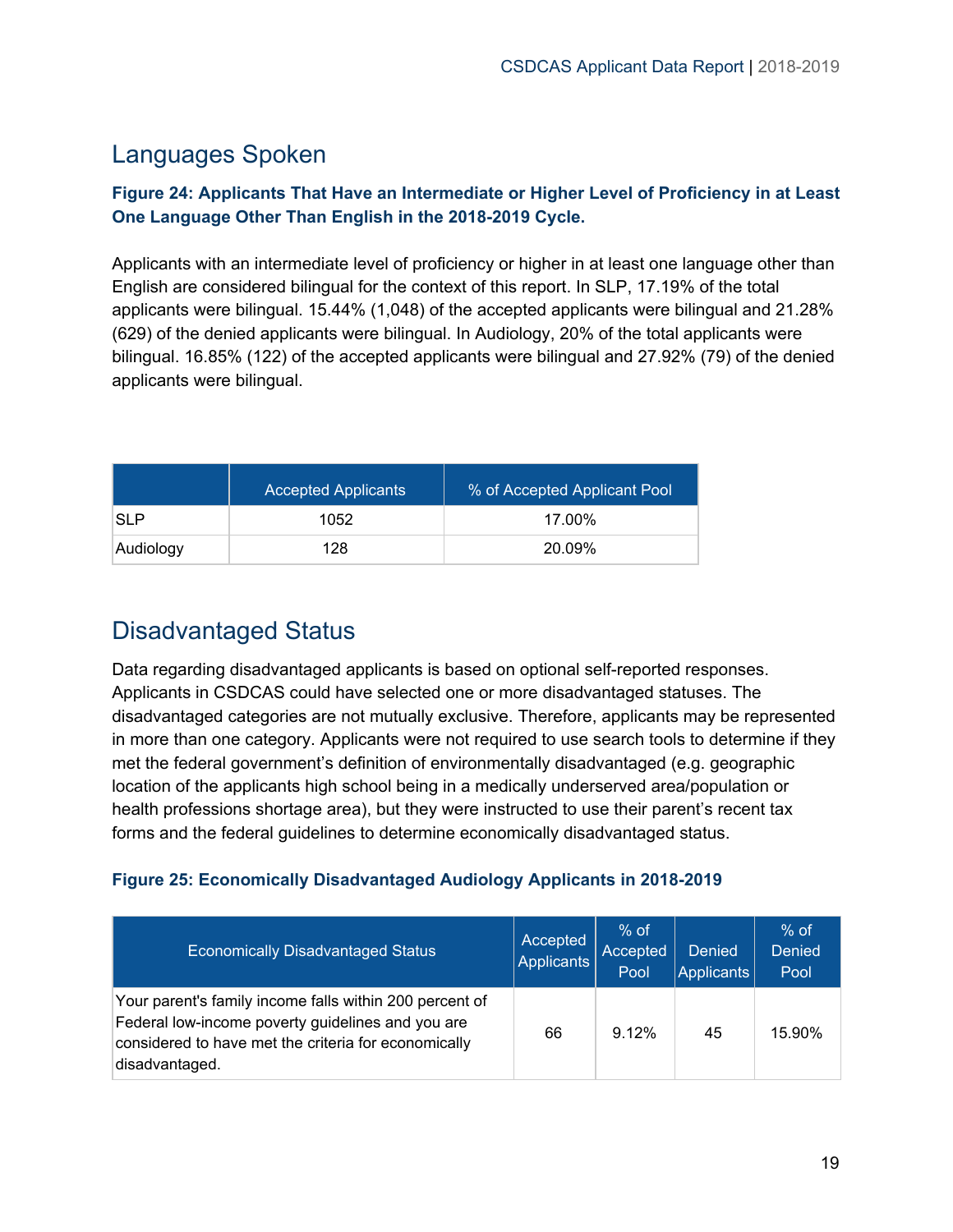| <b>Environmental Disadvantaged Status</b>                                                                                                                                      | Accepted<br>Applicants | $%$ of<br>Accepted<br>Pool | <b>Denied</b><br>Applicants | % of<br><b>Denied</b><br>Pool |
|--------------------------------------------------------------------------------------------------------------------------------------------------------------------------------|------------------------|----------------------------|-----------------------------|-------------------------------|
| I am the first generation in my family to attend college<br>(neither my mother nor my father attended college).                                                                | 117                    | 16.16%                     | 68                          | 24.03%                        |
| I graduated from a high school from which a low<br>percentage of seniors received a high school diploma.                                                                       | 18                     | 2.49%                      | 9                           | 3.18%                         |
| I graduated from a high school at which many of the<br>enrolled students are eligible for free or reduced price<br>lunches.                                                    | 156                    | 21.55%                     | 61                          | 21.55%                        |
| I am from a family that receives public assistance (e.g.<br>Aid to Families with Dependent Children, food stamps,<br>Medicaid, public housing) or I receive public assistance. | 30                     | 4.14%                      | 19                          | 6.71%                         |
| I am from a family that lives in an area that is designated<br>as a Health Professional Shortage Area, or a Medically<br>Underserved Area.                                     | 29                     | 4.01%                      | 11                          | 3.89%                         |
| I am a high-school drop-out who received an AHS<br>diploma or GED.                                                                                                             | 1                      | 0.14%                      | 1                           | 0.35%                         |
| I am from a school district where 50% or less of<br>graduates go to college or where college education is not<br>encouraged.                                                   | 41                     | 5.66%                      | 19                          | 6.71%                         |
| English is not my primary language.                                                                                                                                            | 24                     | 3.31%                      | 24                          | 8.48%                         |

#### <span id="page-20-0"></span>**Figure 26: Environmentally Disadvantaged Audiology Applicants in 2018-2019**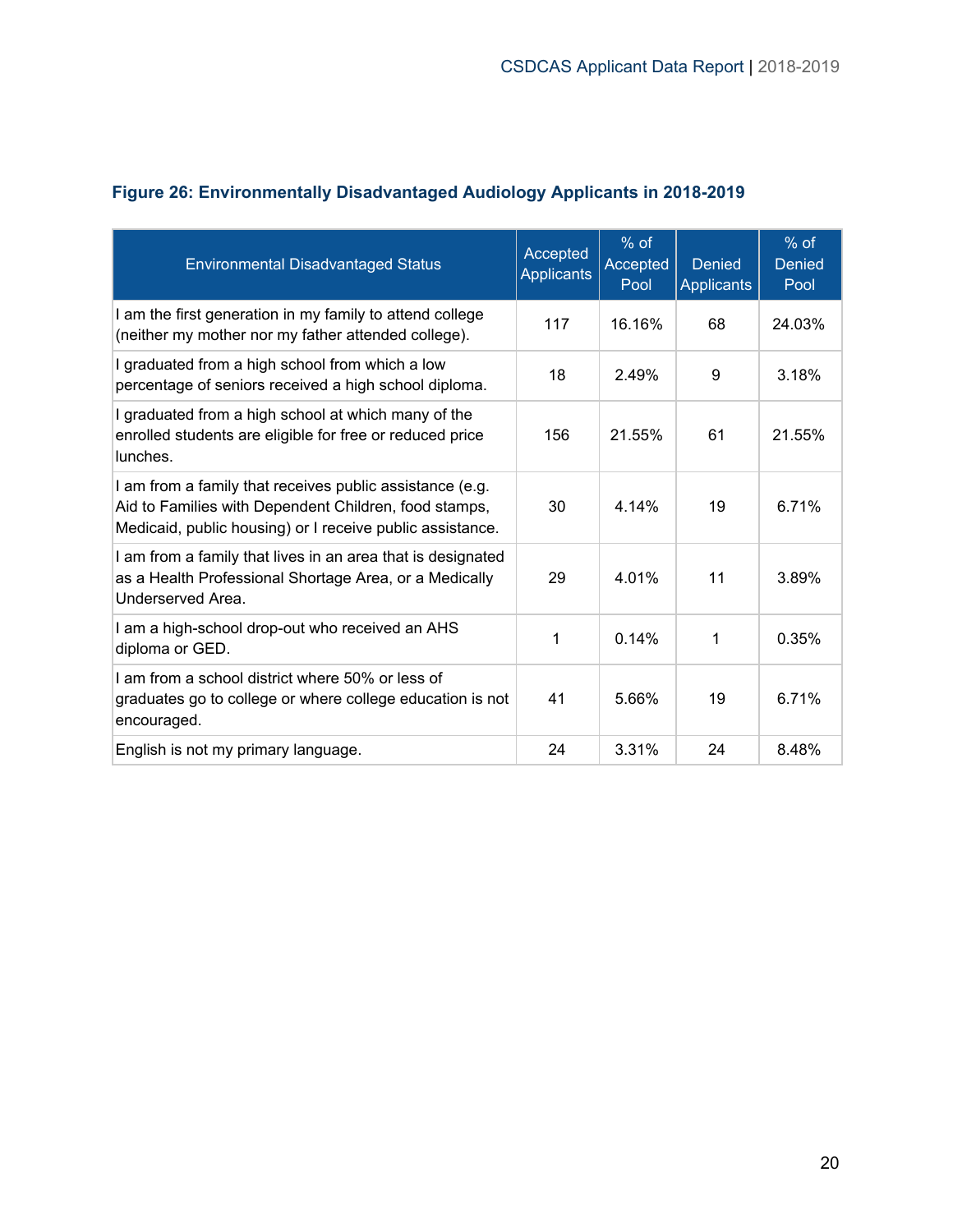| <b>Economically Disadvantaged Status</b>                                                                                                                                               | Accepted<br>Applicants | $%$ of<br>Accepted<br>Pool | <b>Denied</b><br>Applicants | $%$ of<br><b>Denied</b><br>Pool |
|----------------------------------------------------------------------------------------------------------------------------------------------------------------------------------------|------------------------|----------------------------|-----------------------------|---------------------------------|
| Your parent's family income falls within 200 percent of<br>Federal low-income poverty guidelines and you are<br>considered to have met the criteria for economically<br>disadvantaged. | 632                    | 9.31%                      | 406                         | 13.67%                          |

#### <span id="page-21-0"></span>**Figure 27: Economically Disadvantaged SLP Applicants in 2018-2019**

#### <span id="page-21-1"></span>**Figure 28: Environmentally Disadvantaged SLP Applicants in 2018-2019**

| <b>Environmental Disadvantaged Status</b>                                                                                                                                      | Accepted<br><b>Applicants</b> | $%$ of<br>Accepted<br>Pool | <b>Denied</b><br><b>Applicants</b> | $%$ of<br><b>Denied</b><br>Pool |
|--------------------------------------------------------------------------------------------------------------------------------------------------------------------------------|-------------------------------|----------------------------|------------------------------------|---------------------------------|
| I am the first generation in my family to attend college<br>(neither my mother nor my father attended college).                                                                | 1032                          | 15.21%                     | 653                                | 21.99%                          |
| I graduated from a high school from which a low<br>percentage of seniors received a high school diploma.                                                                       | 124                           | 1.83%                      | 115                                | 3.87%                           |
| I graduated from a high school at which many of the<br>enrolled students are eligible for free or reduced price<br>lunches.                                                    | 1163                          | 17.14%                     | 665                                | 22.39%                          |
| I am from a family that receives public assistance (e.g.<br>Aid to Families with Dependent Children, food stamps,<br>Medicaid, public housing) or I receive public assistance. | 305                           | 4.49%                      | 198                                | 6.67%                           |
| I am from a family that lives in an area that is designated<br>as a Health Professional Shortage Area, or a Medically<br>Underserved Area.                                     | 171                           | 2.52%                      | 87                                 | 2.93%                           |
| I am a high-school drop-out who received an AHS<br>diploma or GED.                                                                                                             | 17                            | 0.25%                      | 13                                 | 0.44%                           |
| I am from a school district where 50% or less of<br>graduates go to college or where college education is not<br>encouraged.                                                   | 269                           | 3.96%                      | 194                                | 6.53%                           |
| English is not my primary language.                                                                                                                                            | 147                           | 2.17%                      | 143                                | 4.81%                           |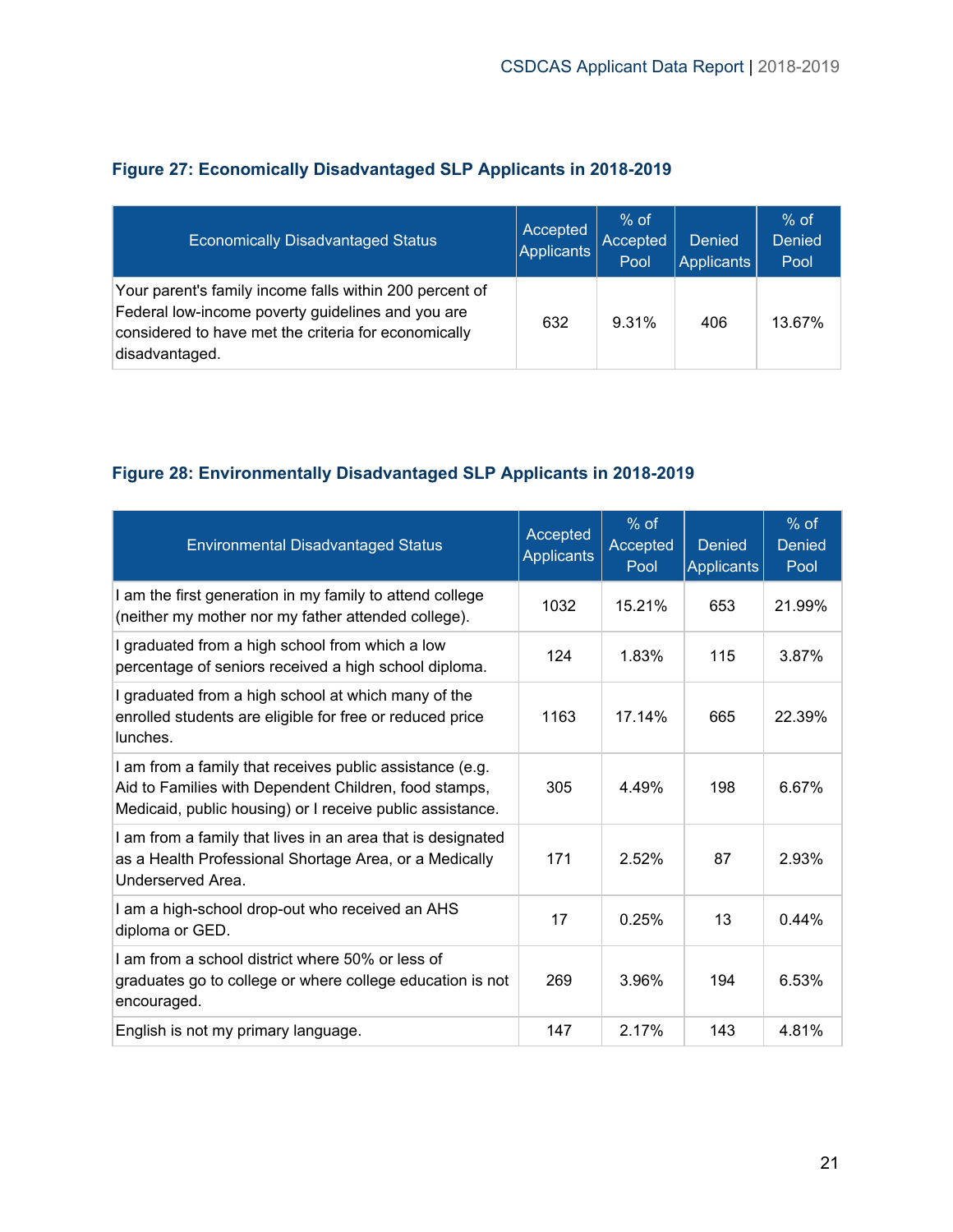# <span id="page-22-0"></span>**GPA**

| Cycle     | <b>Accepted Applicants</b>                                | <b>Denied Applicants</b>                                  |
|-----------|-----------------------------------------------------------|-----------------------------------------------------------|
| 2016-2017 | Mean= $3.59$<br>Median=3.64<br>Standard Deviation=0.33    | Mean= $3.27$<br>Median= $3.29$<br>Standard Deviation=0.39 |
| 2017-2018 | Mean= $3.57$<br>Median= $3.63$<br>Standard Deviation=0.31 | Mean $=3.16$<br>Median= $3.19$<br>Standard Deviation=0.5  |
| 2018-2019 | Mean= $3.59$<br>Median=3.65<br>Standard Deviation=0.35    | Mean= $3.24$<br>Median= $3.25$<br>Standard Deviation=0.36 |

#### <span id="page-22-1"></span>**Figure 29: Mean Cumulative Undergraduate GPA for Audiology Applicants**

#### <span id="page-22-2"></span>**Figure 30: Mean Cumulative Undergraduate GPA for SLP Applicants**

| Cycle     | <b>Accepted Applicants</b>                                | <b>Denied Applicants</b>                                  |
|-----------|-----------------------------------------------------------|-----------------------------------------------------------|
| 2016-2017 | Mean $=3.62$<br>Median=3.66<br>Standard Deviation=0.28    | Mean= $3.30$<br>Median= $3.33$<br>Standard Deviation=0.34 |
| 2017-2018 | Mean= $3.62$<br>Median=3.66<br>Standard Deviation=0.29    | Mean= $3.28$<br>Median=3.29<br>Standard Deviation=0.36    |
| 2018-2019 | Mean = $3.6$<br>Median = $3.62$<br>Standard Deviation=0.3 | Mean $=3.24$<br>Median=3.26<br>Standard Deviation=0.4     |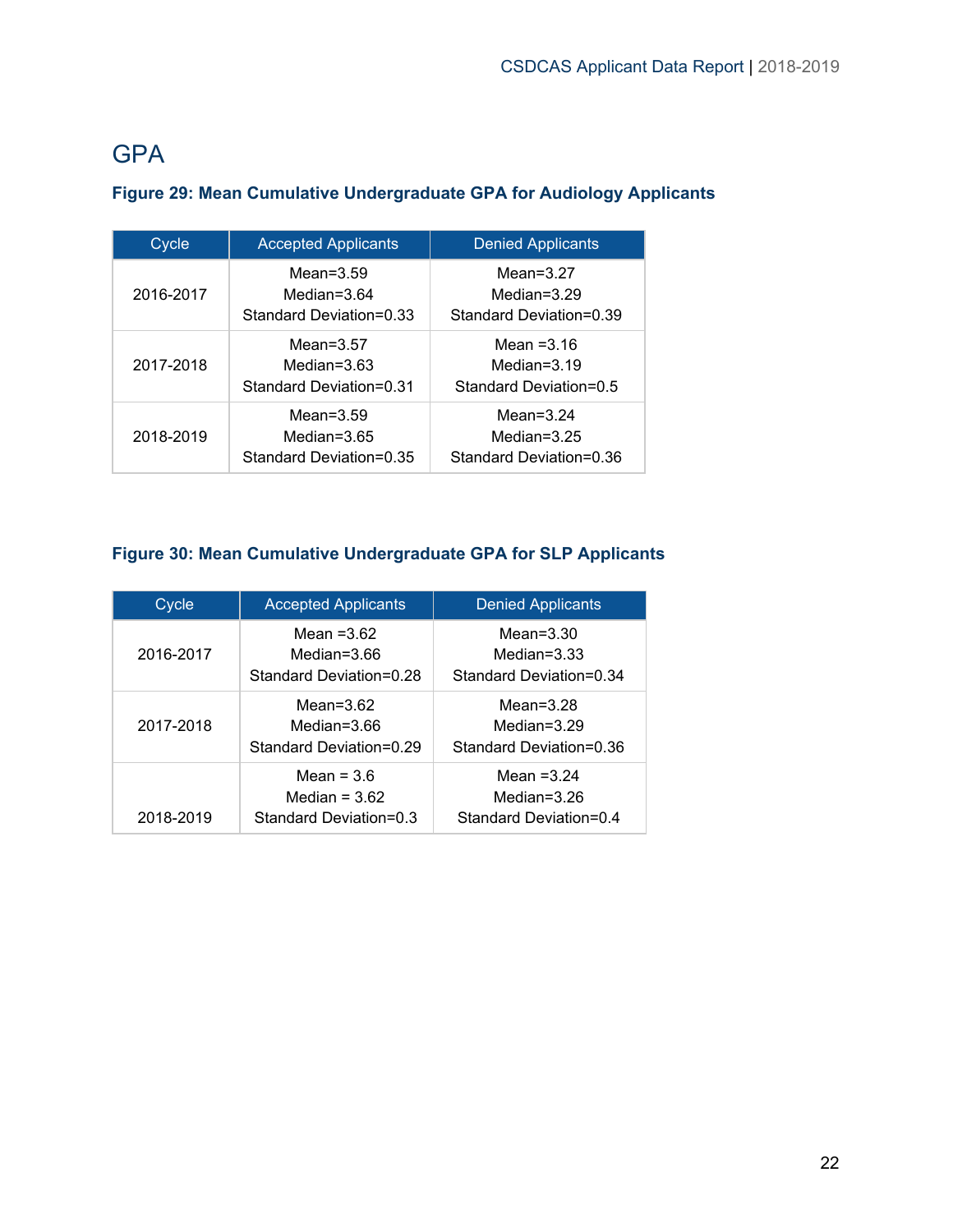# <span id="page-23-0"></span>**GRE**

CSDCAS collects self-reported GRE scores from applicants that have taken the test. Most participating programs have elected to use a CSDCAS-specific GRE code. Not all programs require the GRE and some have elected to collect the GRE scores at the university level instead of through CSDCAS. These figures reflect the means and ranges of the percentiles of self-reported scores.

|           |          | <b>Mean Quantitative</b><br>Percentile | Mean Verbal<br>Percentile | <b>Mean Analytical</b><br>Percentile |
|-----------|----------|----------------------------------------|---------------------------|--------------------------------------|
| 2016-2017 | Accepted | 41.78                                  | 56.09                     | 62.88                                |
|           | Denied   | 28.76                                  | 40.92                     | 46.88                                |
| 2017-2018 | Accepted | 39.25                                  | 54.28                     | 61.2                                 |
|           | Denied   | 27.41                                  | 41.52                     | 42.6                                 |
| 2018-2019 | Accepted | 36.85                                  | 51.12                     | 59.58                                |
|           | Denied   | 25.16                                  | 39.95                     | 44.51                                |

#### <span id="page-23-1"></span>**Figure 31: Mean Percentile of Audiology Applicant-Reported GRE Scores**

#### <span id="page-23-2"></span>**Figure 33: Mean of the Cumulative Percentile Audiology Applicant-Reported GRE Scores**

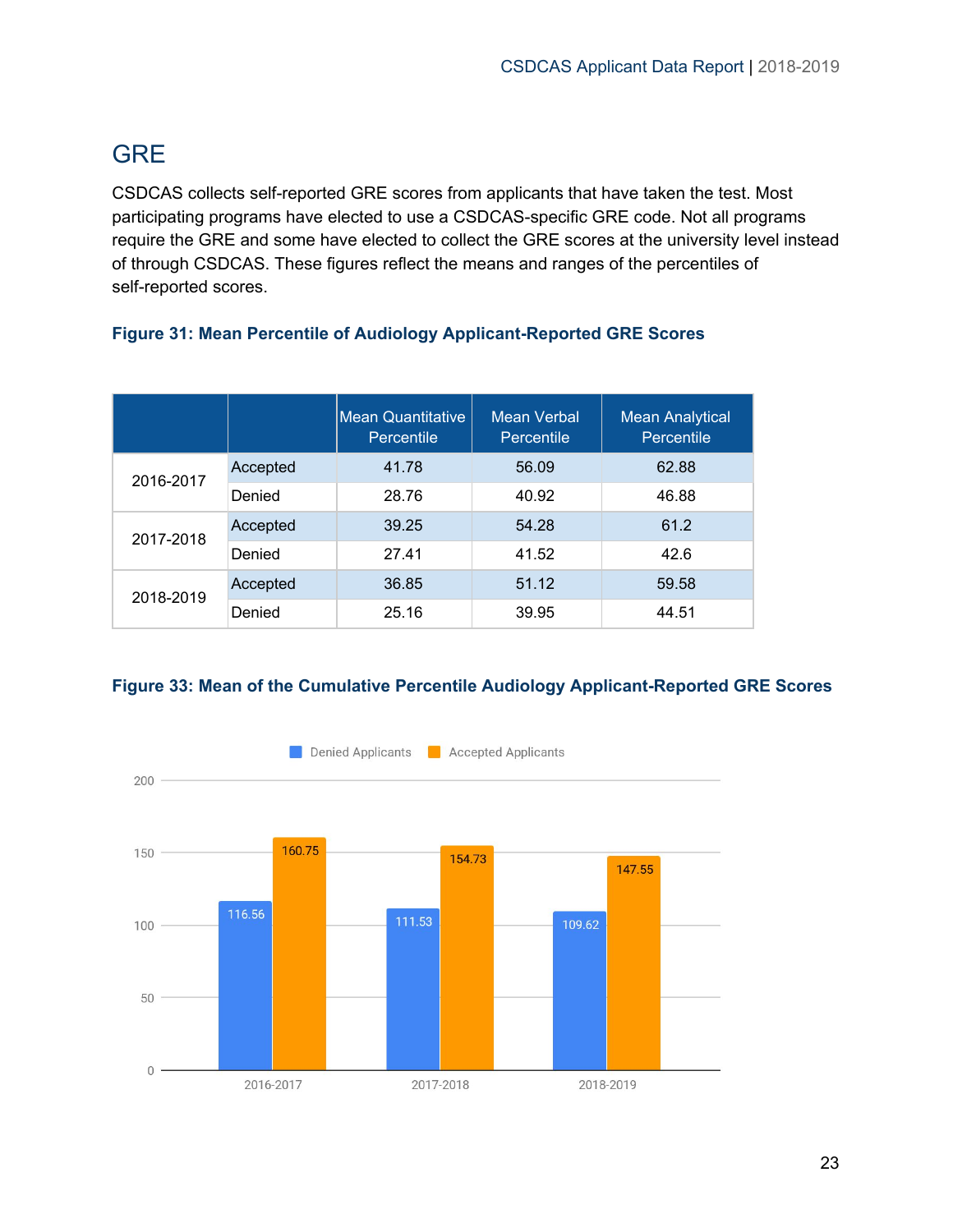|           |          | <b>Mean Quantitative</b><br>Percentile | Mean Verbal<br>Percentile | <b>Mean Analytical</b><br>Percentile |
|-----------|----------|----------------------------------------|---------------------------|--------------------------------------|
| 2016-2017 | Accepted | 38.74                                  | 56.65                     | 63.38                                |
|           | Denied   | 26.04                                  | 42                        | 48.67                                |
| 2017-2018 | Accepted | 28.68                                  | 43.3                      | 49.45                                |
|           | Denied   | 17.35                                  | 29.17                     | 35.04                                |
| 2018-2019 | Accepted | 33.35                                  | 50.75                     | 59.56                                |
|           | Denied   | 21.62                                  | 36.78                     | 43.72                                |

#### <span id="page-24-0"></span>**Figure 32: Mean Percentile of SLP Applicant-Reported GRE Scores**

<span id="page-24-1"></span>

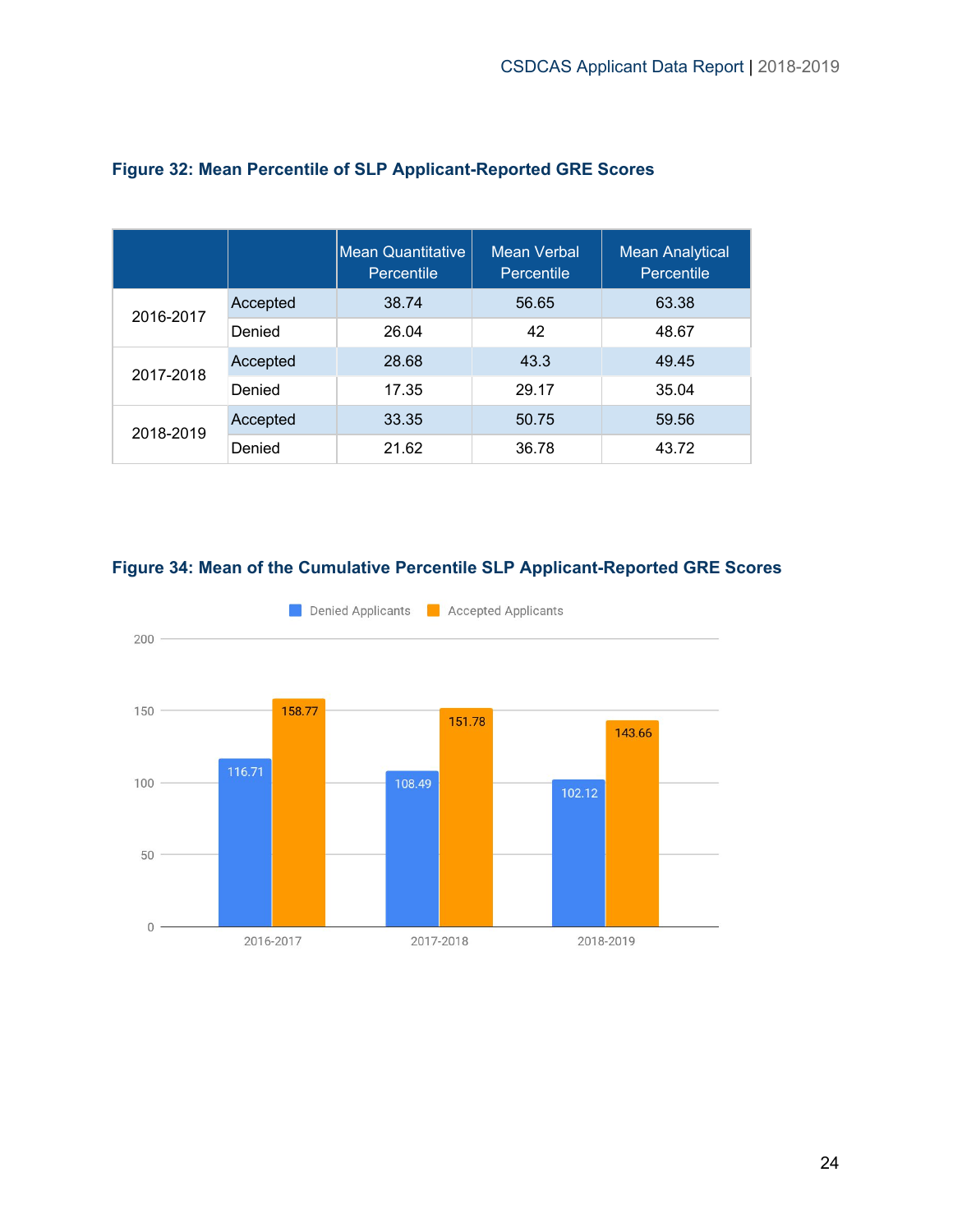### <span id="page-25-0"></span>Fee Waivers

In 2018-2019, CAPCSD pledged \$25,000 to fund a fee waiver program that paid for the first application fee (\$128) of qualifying students. To qualify, applicants must be under 200% of the US Department of Health and Human Services poverty guidelines or participate in the McNair or Gates Scholarship programs. 165 waivers were granted and used in 2018-2019, for a total of \$21,120. Of the SLP recipients, 62.5% were accepted into a program and 36% were denied. Of the Audiology recipients, 54% were accepted into a program and 46% were denied.

# <span id="page-25-1"></span>Undergraduate Majors

All majors for undergraduate degrees are reported uniquely, including double majors and multiple degrees. Due to this, there are more majors listed than individual applicants.

#### <span id="page-25-2"></span>Undergraduate Majors for Audiology Applicants

80.1% of accepted Audiology applicants had a major in Communication Sciences and Disorders or Audiology. 71% of denied Audiology applicants had a major in Communication Sciences and Disorders or Audiology.

<span id="page-25-3"></span>

|  |  |  | <b>Figure 35: Top Majors for Audiology Applicants</b> |  |
|--|--|--|-------------------------------------------------------|--|
|  |  |  |                                                       |  |

| Top Majors for Audiology Applicants          | <b>Count of Majors</b> | Percentage of Decision by<br>Applicants in a Major |
|----------------------------------------------|------------------------|----------------------------------------------------|
| <b>Communication Science &amp; Disorders</b> | 702                    |                                                    |
| Accepted                                     | 513                    | 73.08%                                             |
| Denied                                       | 189                    | 26.92%                                             |
| <b>Audiology</b>                             | 112                    |                                                    |
| Accepted                                     | 71                     | 63.39%                                             |
| Denied                                       | 41                     | 36.61%                                             |
| Psychology                                   | 32                     |                                                    |
| Accepted                                     | 20                     | 62.50%                                             |
| Denied                                       | 12                     | 37.50%                                             |
| <b>General Studies</b>                       | 25                     |                                                    |
| Accepted                                     | 13                     | 52.00%                                             |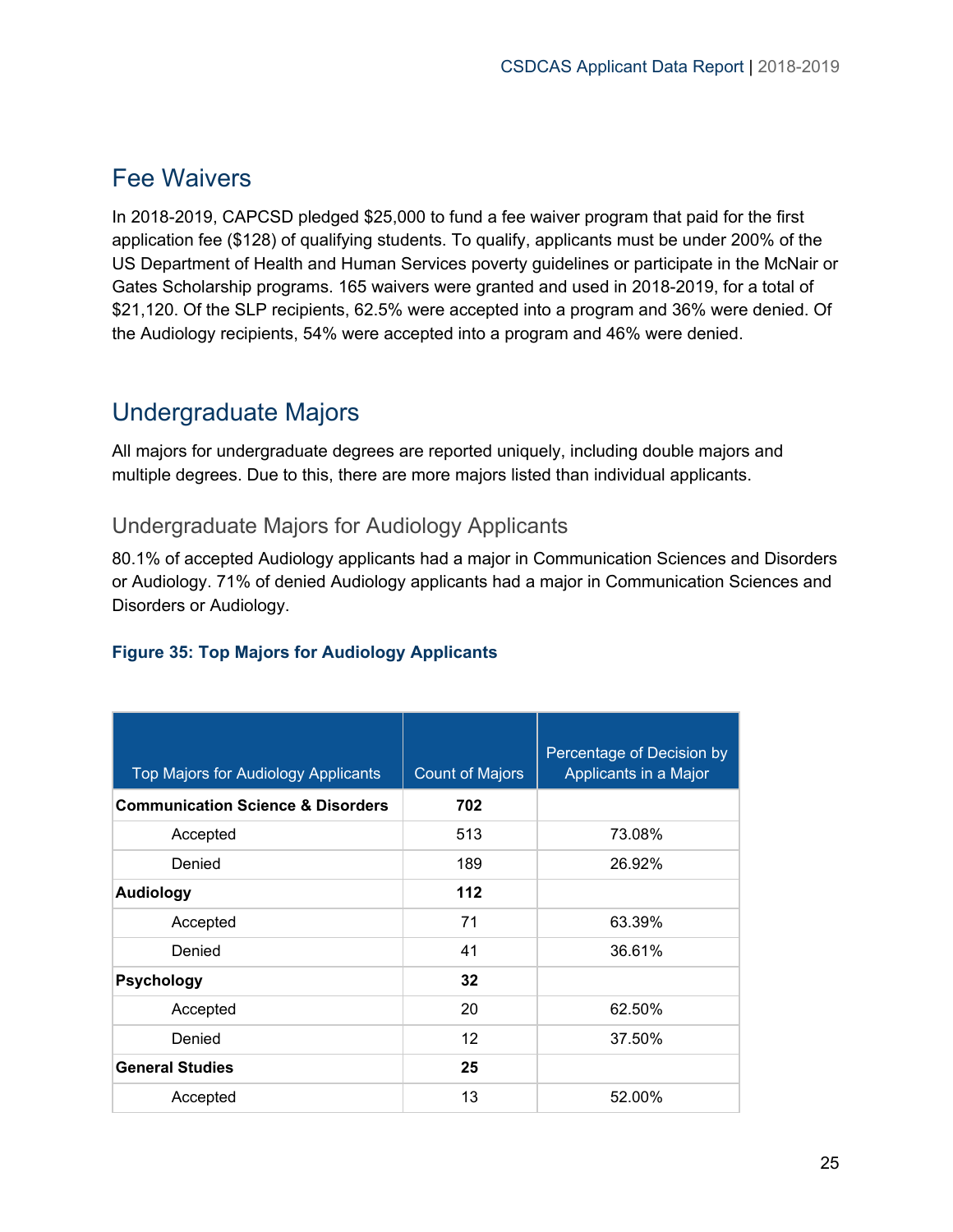| Denied                             | 12             | 48.00% |
|------------------------------------|----------------|--------|
| <b>Linguistics</b>                 | 20             |        |
| Accepted                           | 15             | 75.00% |
| Denied                             | 5              | 25.00% |
| <b>Biology/Biological Sciences</b> | 18             |        |
| Accepted                           | 15             | 83.33% |
| Denied                             | 3              | 16.67% |
| <b>Liberal Arts</b>                | 12             |        |
| Accepted                           | 10             | 83.33% |
| Denied                             | $\overline{2}$ | 16.67% |
| <b>Health Science</b>              | 11             |        |
| Accepted                           | $\overline{7}$ | 63.64% |
| Denied                             | $\overline{4}$ | 36.36% |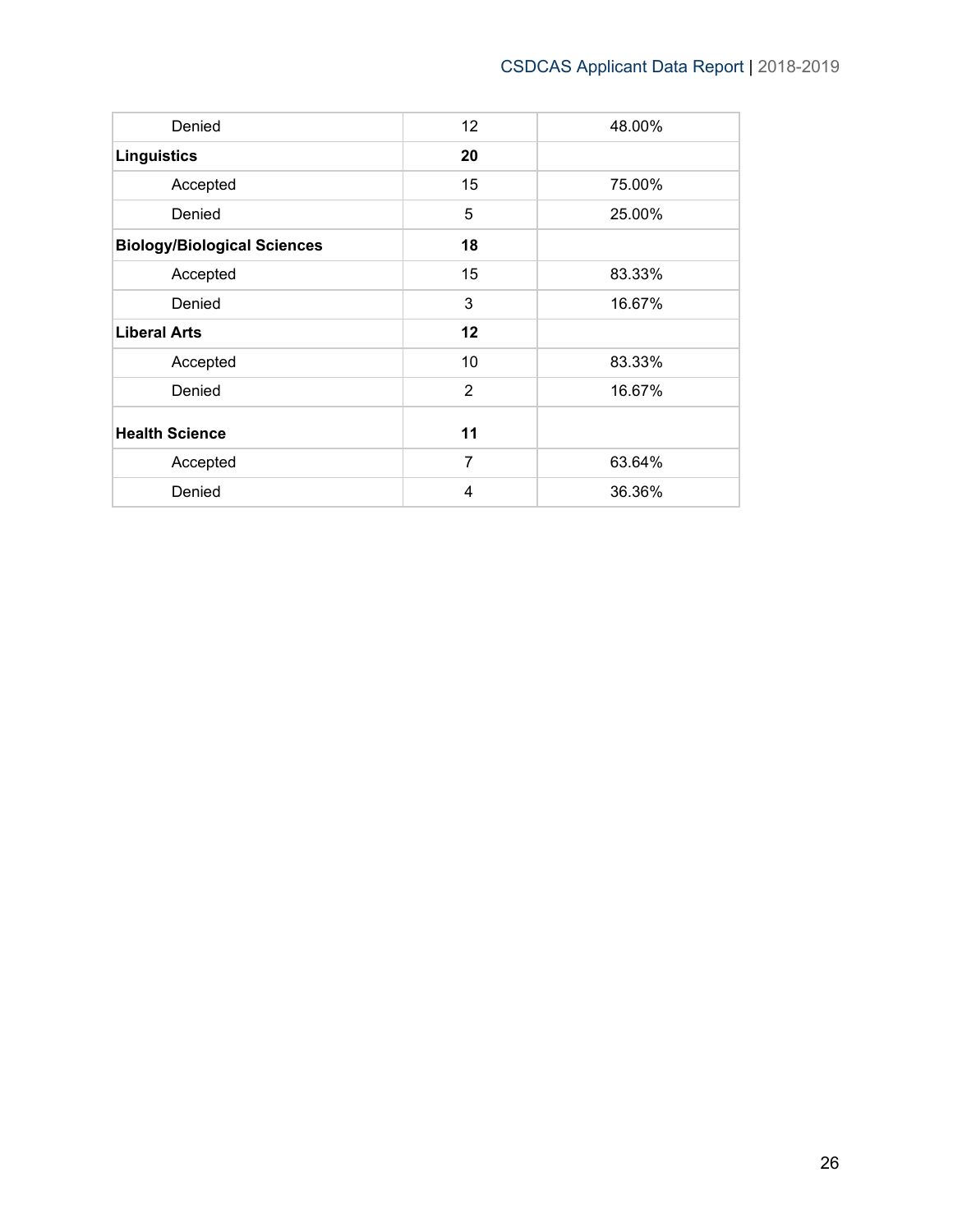### <span id="page-27-0"></span>Undergraduate Majors for SLP Applicants

78.1% of accepted SLP applicants had a major in communication sciences and disorders. 74.6% of denied SLP applicants had a major in communication sciences and disorders.

#### <span id="page-27-1"></span>**Figure 36: Top Majors for SLP Applicants**

| Top Majors for SLP Applicants                | <b>Count of Majors</b> | Percentage Decision by<br>Applicants in a Major |
|----------------------------------------------|------------------------|-------------------------------------------------|
| <b>Communication Science &amp; Disorders</b> | 7833                   |                                                 |
| Accepted                                     | 5494                   | 70.14%                                          |
| Denied                                       | 2339                   | 29.86%                                          |
| <b>Psychology</b>                            | 595                    |                                                 |
| Accepted                                     | 416                    | 69.92%                                          |
| Denied                                       | 179                    | 30.08%                                          |
| <b>Linguistics</b>                           | 269                    |                                                 |
| Accepted                                     | 194                    | 72.12%                                          |
| Denied                                       | 75                     | 27.88%                                          |
| <b>General Studies</b>                       | 228                    |                                                 |
| Accepted                                     | 144                    | 63.16%                                          |
| Denied                                       | 84                     | 36.84%                                          |
| <b>Liberal Arts</b>                          | 190                    |                                                 |
| Accepted                                     | 129                    | 67.89%                                          |
| Denied                                       | 61                     | 32.11%                                          |
| <b>Education</b>                             | 154                    |                                                 |
| Accepted                                     | 77                     | 50.00%                                          |
| Denied                                       | 77                     | 50.00%                                          |
| <b>Health Science</b>                        | 135                    |                                                 |
| Accepted                                     | 86                     | 63.70%                                          |
| Denied                                       | 49                     | 36.30%                                          |
| <b>Early Childhood Education</b>             | 129                    |                                                 |
| Accepted                                     | 71                     | 55.04%                                          |
| Denied                                       | 58                     | 44.96%                                          |
| <b>English</b>                               | 128                    |                                                 |